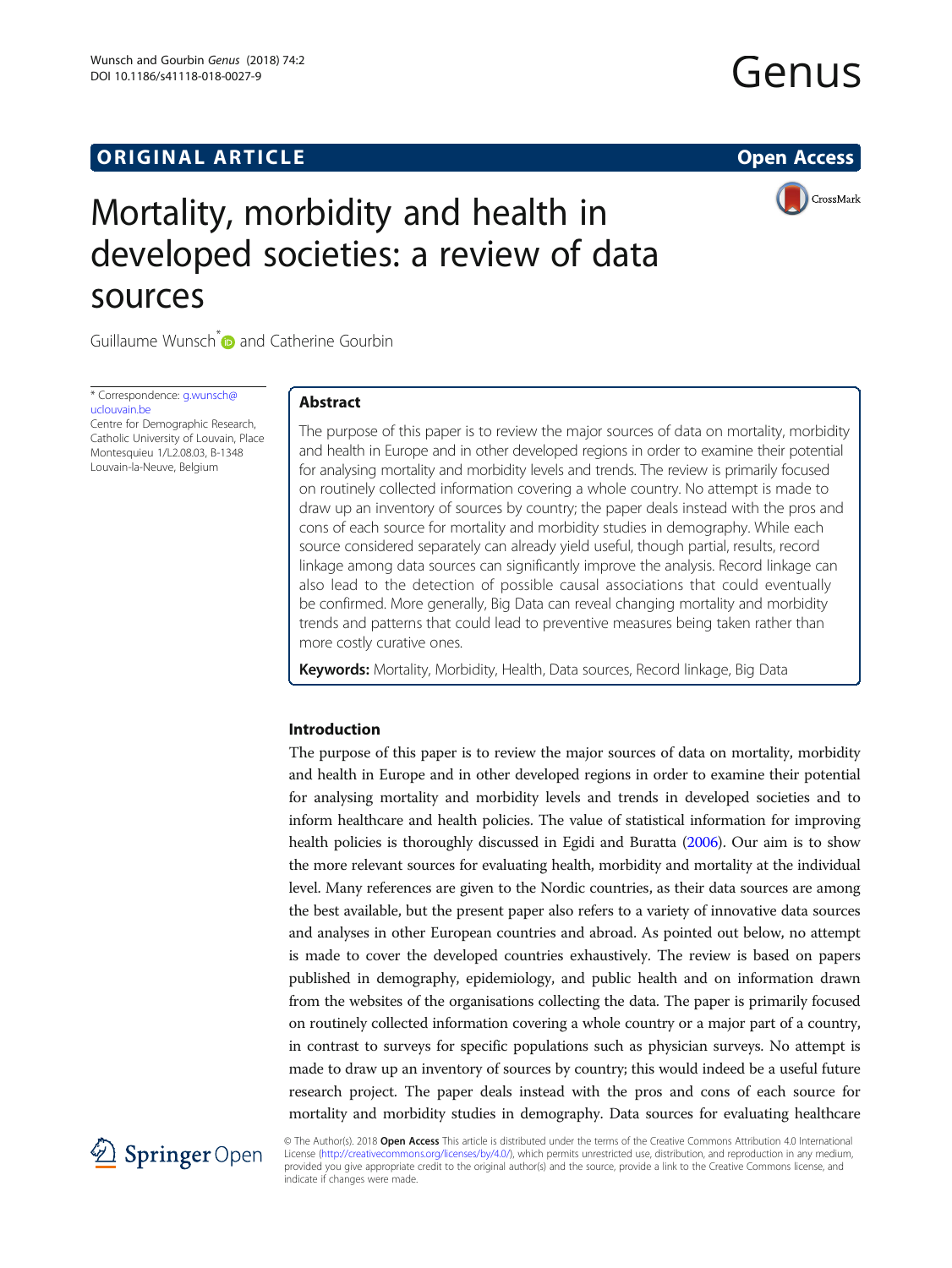performance and costs—such as in the EuroHOPE project—lie outside the scope of this paper, though these are of course crucial issues.

A variety of sources of data on morbidity, health and mortality are available in developed societies. While each source has its own advantages and problems, some problems are common to a large majority of sources, such as population selection and representativeness, non-response and inadequate reporting, privacy rights and related ethical issues, cost of large operations and cross-country comparability. Specific issues will be pointed out for each source. As stated in the conclusion, each source considered separately can already yield useful, though partial, results that can be used for research purposes and for informing health policies. Record linkage among data sources can significantly improve the analysis even further. Record linkage can also lead to the detection of possible causal associations that could eventually be confirmed. More generally, Big Data can reveal changing mortality and morbidity trends and patterns that could lead to preventive measures being taken rather than more costly curative ones.

The order of presentation is as follows: The different sources of data on mortality are analysed in the 'Data sources: mortality' section. The '[Data sources: morbidity](#page-6-0)' section reviews the major sources of data on morbidity. In the '[Data sources: health status](#page-13-0)' section, the data sources on health status are examined. The '[Record linkage of multiple](#page-18-0) [sources of data](#page-18-0)' section discusses the use of record linkage of multiple sources of data for mortality and morbidity studies, while the '[A Big Data approach](#page-19-0)' section points out some issues of a Big Data approach. The concluding '[Conclusions](#page-22-0)' section discusses matters relating to the use of record linkage and Big Data.

#### Data sources: mortality

This section deals with the vital registration of death and causes of death, including external causes of death. It also refers to postmortem examinations that can improve cause-of-death reporting.

#### Vital registration: the death certificate and registration of causes of death

As Brolan et al. [\(2017\)](#page-24-0) point out, it is continuity, completeness and relevance at local administrative levels that distinguish civil registration and vital statistics information from other population data sources. Statistics on causes of death, used to measure the relative contributions of various diseases on mortality, are based on the death certificate delivered by a medical doctor. For an overview of the data production process and the main types of possible analyses see, e.g. Rey ([2016](#page-25-0)). In the cases where the patient dies at the hospital or the doctor certifying the death is the patient's general practitioner (GP), the information on the cause of death is supposed to be reliable. However, and especially for the GPs, the question is raised about their training in terms of knowing how to fill in the medical certificate and their interest in doing so (McAllum et al. [2005\)](#page-25-0). As an example of a special training programme addressed to students of medicine in their last year, family doctors and interns, with the objective of improving professional competence regarding the certification of causes of death according to the international regulations of the World Health Organisation (WHO), see Alonso-Sardón et al. ([2015](#page-24-0)).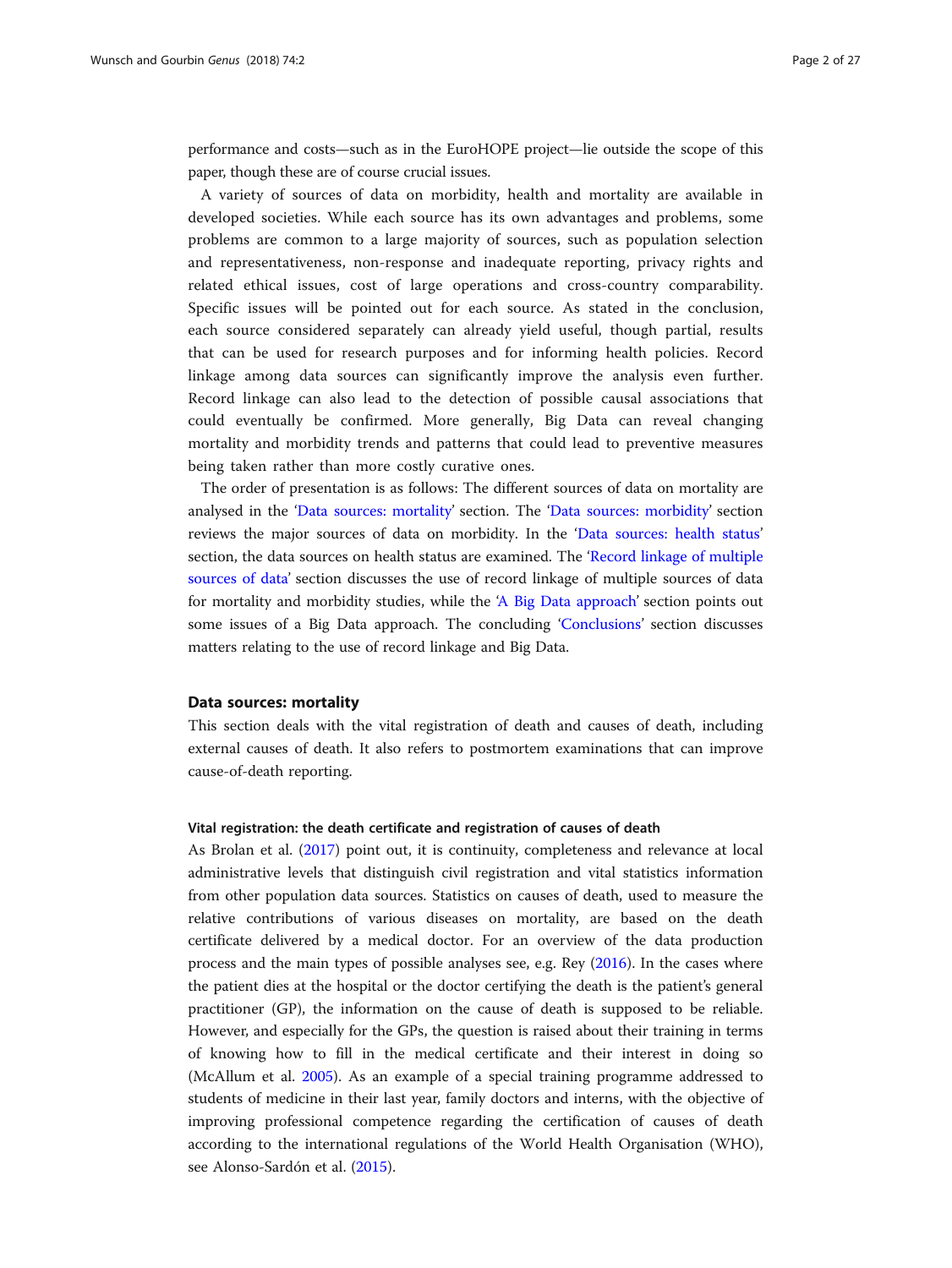Most European countries have adopted the use of the medical certificate of causes of death proposed by the WHO. This certificate was proposed in 1977 (at the time of the International Classification of Diseases ICD-9) in order to ensure a better comparability of the statistics on this subject between countries. Causes of death should now be coded following the International Statistical Classification of Diseases and Related Health Problems (presently ICD-10), see Meslé [\(2006\)](#page-25-0) for a comprehensive overview. The certificate is set out in two parts. The first part is designed to retrace the process which has led to death. The starting point is the immediate, or direct, cause of death (line 1). Then successive lines invite going back through the sequences that led to death, the last line of part 1 providing the underlying cause of death, and the lines between the first and the last delivering the intermediate cause(s). Part 2 of the death certificate is devoted to condition(s) which could have contributed to death but are not part of the main causal sequence leading to death. Finally, on the right-hand side of the certificate, a column allows stating the approximate time interval between the onset of each condition and death, in order to verify the coherence of the description of the process.

Statistics of causes of death are based on the underlying cause of death. WHO defines this underlying cause of death as '(a) the disease or injury which initiated the train of morbid events leading directly to death or (b) the circumstances of the accident or violence which produced the fatal injury' (WHO [1992a](#page-26-0), p. 1235). WHO has also proposed Injury Surveillance Guidelines (2004) for recording nonfatal events by injury surveillance systems; the latter will not be considered in this review. Using the WHO classification in force (currently, ICD-10—an ICD-11 is in its final phase and is planned for implementation in 2018), the reported conditions are translated into medical codes. WHO [\(1992b\)](#page-26-0) has formulated selection and modification rules in order to improve the reliability of mortality statistics and to allow selecting a single cause of death, the underlying cause, from a reported sequence of conditions. All morbid conditions, diseases and injuries entered on the death certificate represent the multiple causes of death (see '[Using data on multiple](#page-3-0) [causes of death](#page-3-0)' section below).

An increasing number of countries are adopting the coding software Iris; this software ensures a high international comparability of cause-specific mortality data. Iris is a result of the international collaboration of several national statistical institutes for the selection of the underlying cause of death on the basis of ICD-10. The user enters ICD-10 codes corresponding to the conditions reported on the death certificates. Iris then selects the underlying cause (IRIS Institute Website, [http://www.dimdi.de\)](http://www.dimdi.de). One can point out the pioneering role of the USA in implementing automatic coding, with the National Center for Health Statistics' development in the late 1960s of the ACME computer system for standardising the production of mortality statistics.

The content of the death certificate, and its possible routine linkage with other data sources, allows the institutions in charge in each country to produce statistics on causes of death according to several socio-demographic characteristics (see '[Record linkage of multiple sources of data](#page-18-0)' section). These are relevant for identifying vulnerable populations and factors associated with important risks against survival, possibly leading to the design of public health policies.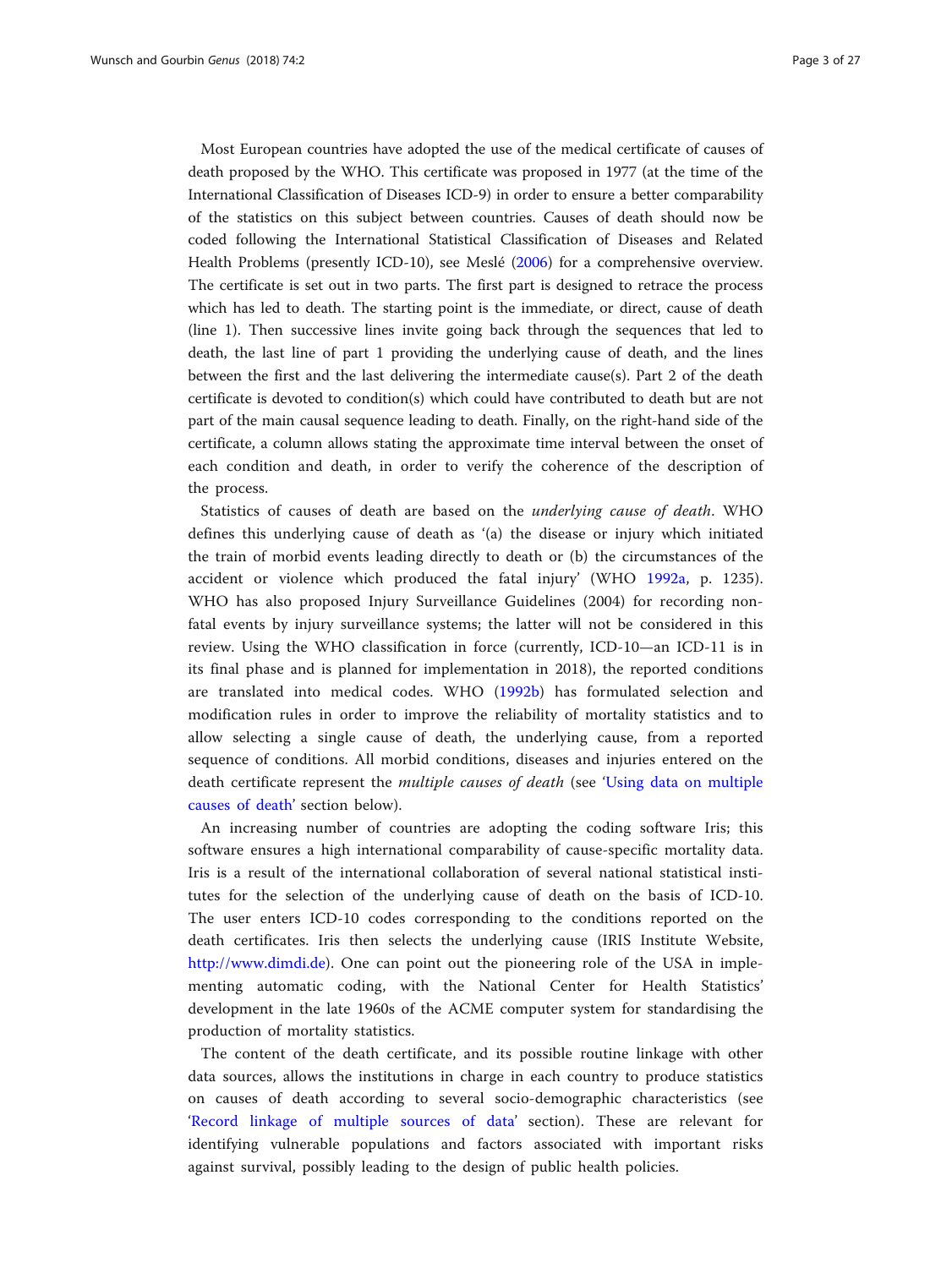<span id="page-3-0"></span>As already stated, information published by statistical offices on causes of death usually relates to the underlying or initial cause of death. Though the data on underlying causes of death are not comparable over long periods of time due to changes in the WHO's International Classification of Diseases (ICD) and to improvements in diagnostic practices, they do shed some light on time trends for the large ICD chapters of causes of death. There are presently 20 chapters of causes in ICD-10. The underlying cause of death can be used to analyse mortality differences between populations or over time. For example, racial differences in life expectancy in the USA can be 'explained' by the differences in the leading causes of death between the white and the black populations (Kochanek et al. [2013\)](#page-25-0). Policies can then be set up to close the gap by addressing specific causes of death.

Several attempts have been made to bridge different ICDs by the reclassification of causes according to one of the ICD revisions. Probably, the best known of these attempts are those by France Meslé and Jacques Vallin, with various collaborators, at the INED in Paris (see, e.g. Meslé and Vallin [1996](#page-25-0)). The registration of causes of death is not without problems, however, and these can hamper comparisons over time and across countries, as when using the WHO Mortality Database on mortality by age, sex and cause of death. First, one can point out the successive revisions of the ICD and the problem of bridging between two ICDs. For example, if one compares ICD-10 to ICD-9, ICD-10 not only increases the classification details (and shifts from a numerical to an alphanumerical classification system) but also includes 'changes in the coding rules by which a single cause of death is selected from among the multiple causes reported by physicians as causing or contributing to the death' [\(http://cancerprofiles.ca](http://cancerprofiles.ca)). Secondly, changes in the reports of causes of death may also be due to the use of new diagnostic techniques allowing a more efficient detection of diseases, to changes in the concept of diseases, and the appearance of new diseases such as HIV. Thirdly, training of MDs for the certification of causes of death can vary greatly among countries. In addition to the diagnostic accuracy issue, MDs only report diseases or conditions that they judge relevant for causing the death. According to WHO, the rate of illdefined causes per 100,000 people, at ages 0 to 64, varied from 0.44 (Malta) to 22.51 (Portugal) for the EU population (European Health Information Gateway, 2012 data). In addition, age misreporting can sometimes be a problem for some population groups, such as immigrants. Finally, even among developed countries, the coverage of the cause-of-death statistics can vary across countries and over time. For example, according to recent estimates, the coverage was estimated for Cyprus at 78% in 1997 and at 86% in 2011, while it was 100% at both dates in Sweden (World Health Organization, Global Health Observatory Data Repository/ World Health Statistics). And one should also point out the difficulty, as with all classifications, in reaching univocal solutions in the ICD.

#### Using data on multiple causes of death

As seen in the previous section, contributory causes of death are also recorded on the death certificate, in addition to the underlying cause. One can, for example, study hypertension-related deaths by taking into account any mention of hypertension on the death certificate, using multiple cause-of-death data. Though useful for determining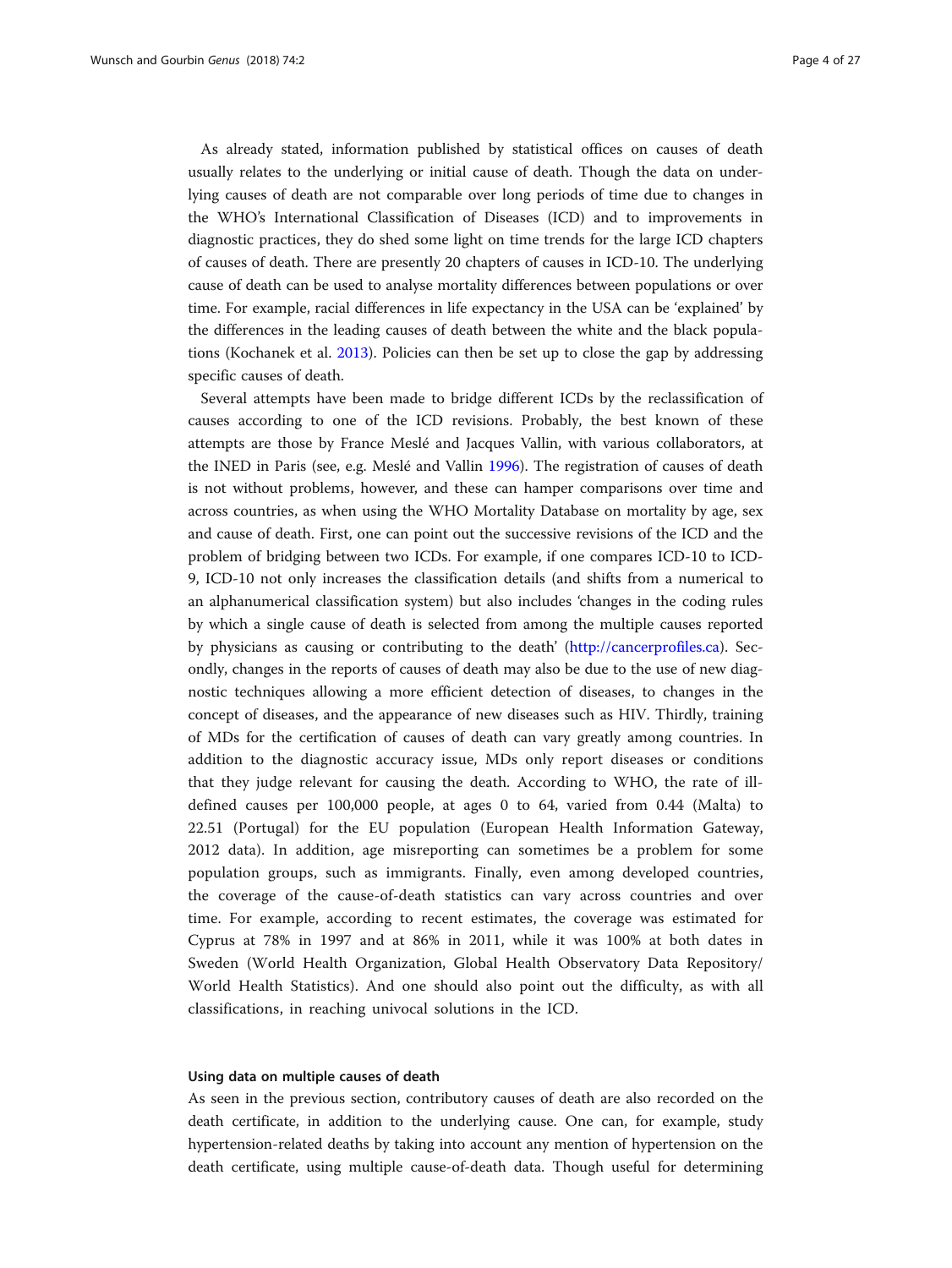associations among causes of death, causal sequences and patterns of diseases (see for instance Redelings et al. [2007](#page-25-0)), contributory causes of death are however rarely considered in the tabulation of mortality statistics, though death is often the result of a combination of causes, especially at older ages. In their book Recent Trends in Mortality Analysis, Manton and Stallard ([1984](#page-25-0)) were among the first to thoroughly examine the use of multiple-cause mortality data in the context of medical demography. In particular, they examined pattern-of-failure representations of mortality, i.e. combinations or joint occurrences of causes of death found on the death certificates, and showed the advantages of this approach compared to the sole use of the underlying cause of death.

A review of studies on the use of multiple causes of death is presented in Désesquelles et al. [\(2012\)](#page-24-0). The authors also took up, to give an example among others, the issue of analysing multiple causes of death (MCOD), with an application to cancerrelated mortality in France and Italy. After studying the quality of the data on multiple causes of death, the authors present various indicators for analysing MCOD data. Using French and Italian data, they examine the most frequent associations of causes of death with cancer, the latter being reported either as the underlying cause of death or as a contributing cause. Five patterns of associations are distinguished in the present case. The authors conclude by stressing the interesting fact that the multiple-causes-of-death approach 'can help to identify associations which, though not currently validated by medical knowledge, should be taken seriously and investigated further' (p. 488). Désesquelles et al. [\(2014\)](#page-24-0) also used the multiple-cause-of-death approach to compare mortality from Alzheimer's disease, Parkinson's disease and dementias in France and Italy, pointing out inter alia possible dissimilarities of reporting practices. Though the multiple-cause-of-death approach can be recommended, the number of contributory causes reported on the death certificate varies from country to country, hampering to some extent international comparisons. Differences among countries with respect to certification and coding systems can be a problem.

#### External causes of death

While in the previous section the focus was on the disease as a cause of death, the monitoring of external causes of death is also an essential requirement for public health and policy purposes aimed at injury prevention. For example, falls and suicides are an important cause of death in the elderly; the death toll from traffic accidents is high among the young. As mentioned above, according to WHO, the underlying cause of death consists in the present case of 'the circumstances of the accident or violence which produced the fatal injury' (WHO [1992a](#page-26-0), p. 1235). The main external causes dealt with in ICD-10 (chapter XX) are accidents (transport accidents and other external causes of accidental injury such as falls), intentional self-harm, assault, operations of war and complications stemming from medical and surgical care. In addition, one should state the place of occurrence of the external cause where relevant and the activity of the person at the time the event occurred.

External cause-of-death registration is not without its problems, however. For example, an international study from 2000 onwards has shown that out of 83 countries having cause-of-death registration, only 20 countries had high-quality death registration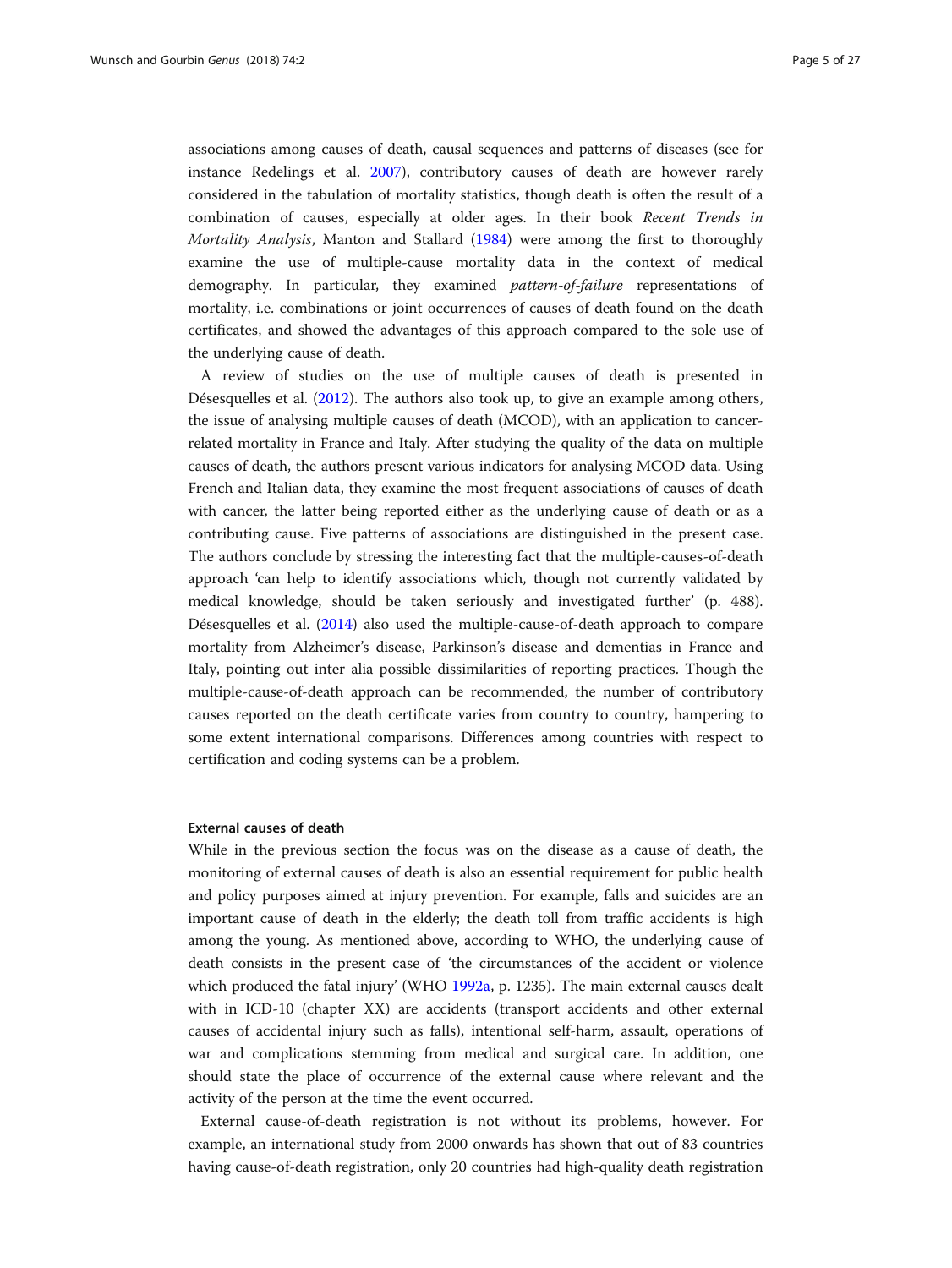data that could be used for estimating injury mortality, because elsewhere, injury deaths were frequently classified using imprecise, partially specified categories (Bhalla et al. [2010](#page-24-0)). Furthermore, it is well known that some types of external causes are difficult to evaluate. For example, suicides are often underreported, especially in countries where suicides are not morally or socially accepted (Tøllefsen et al. [2012\)](#page-26-0). It is also difficult in many cases to determine the intent of the death: intentional self-harm, or homicide or accident…? Such is the case, for example, of single-vehicle accidents and drownings. To take another example, a death from a vehicle accident might occur not on the scene but some hours or days after the accident. What lapse of time after the accident should one choose after which the death will no longer be determined as resulting from that accident? This criterion varies between countries, from 'died on the scene' to 'unlimited', biasing international comparisons. WHO uses a 30-day time limit in its publications, adjusting, when possible, the data provided by national sources. Consider another case: that of pedestrian fatalities. There are several definitions of who is a pedestrian, and how pedestrians are defined has an effect on the number of deaths that are counted as pedestrian deaths (see Noland et al. [2017\)](#page-25-0).

In order to improve data collection, some countries have set up special registration systems for covering violent deaths or have linked data from various sources. For example, in the USA, the National Violent Death Reporting System links data on violent deaths (e.g. suicide, homicide, legal intervention) from death certificates, coroner/medical examiner reports and law enforcement reports for the 17 participating states.<sup>1</sup> In Brazil, data from the Hospital Information System, Mortality Information System and Police Road Traffic Database of five state capitals have been linked to improve information on the underlying cause of death, cause of injury and severity of injury in victims (Mandacaru et al. [2017\)](#page-25-0). Record linkage is discussed in more detail in the '[Record linkage of multiple sources of data](#page-18-0)' section.

#### Autopsies/postmortem examinations

Postmortem examinations, also called autopsies, can improve the quality of cause of death registration, e.g. in the case of sudden death. Ylijoki-Sørensen et al. ([2014](#page-26-0)) have investigated ill-defined and unknown causes of death in Denmark and Finland. A forensic autopsy was performed in 88.3% of Finnish R00–R99-coded deaths, whereas only 3.5% of Danish R00–R99-coded deaths were investigated with the forensic or medical autopsy. Their study shows that if all deaths in all age groups with unclear cause of death were systematically investigated with a forensic autopsy, only 2–3 per 1000 deaths per year would be coded as having an ill-defined and unknown cause of death in national mortality statistics. At the same time, the risk of unnatural deaths being overlooked significantly decreases. To achieve this, in Europe, it would require that the existing legislation on cause-of-death investigation be changed to ensure that all deaths of unknown cause be investigated with a forensic autopsy.

Actually, according to the information available, it seems that postmortem examinations are routinely performed in only a few countries, e.g. Iceland. In most countries, they are executed solely in case of unexpected or (especially) suspicious death. Performance of autopsy is notified on death certificates in various countries. In Belgium, the requirement for an autopsy was notified on 1.5% of death certificates in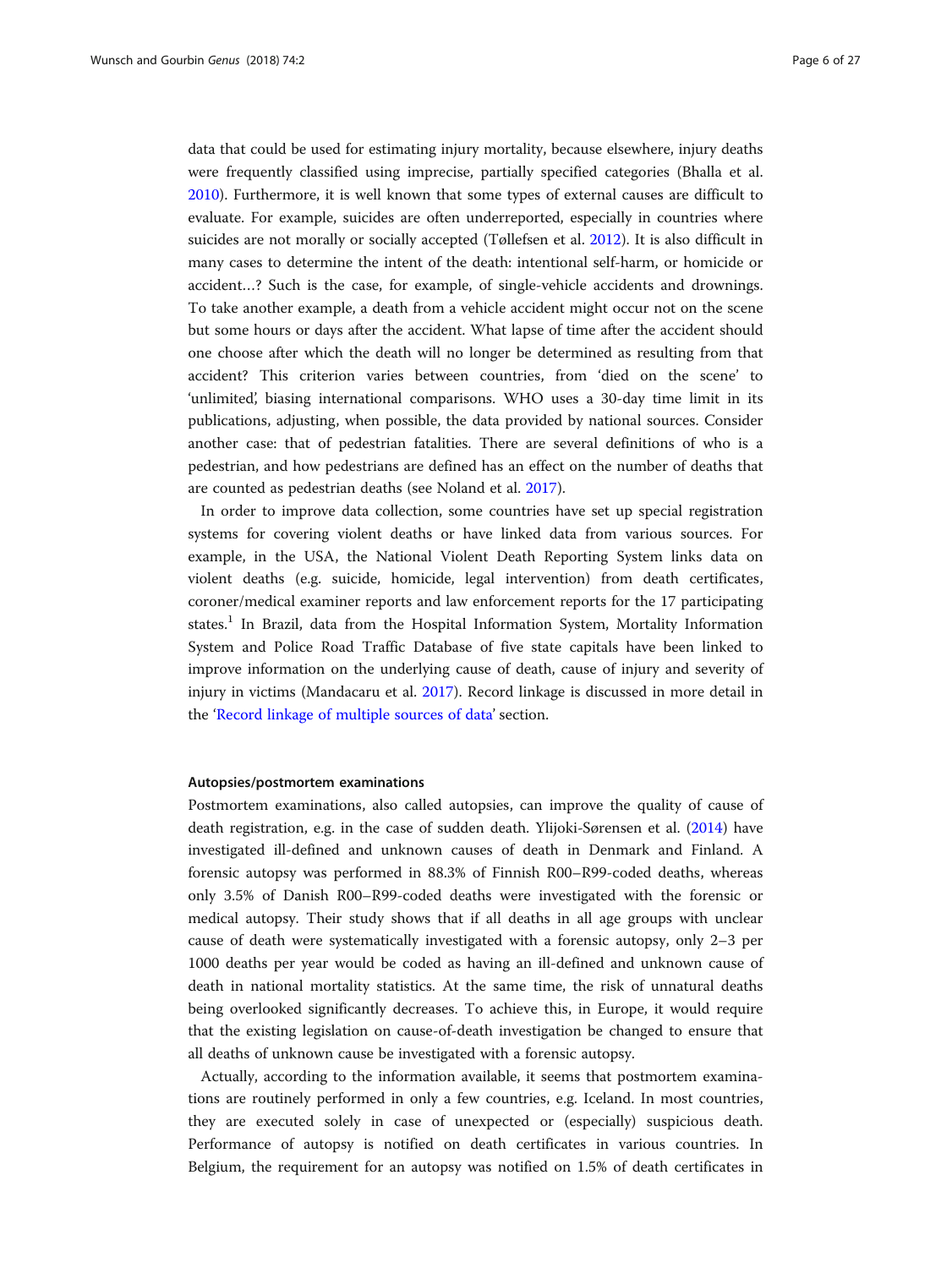<span id="page-6-0"></span>2010. In France, in 2011, the percentage was similar. However, notification is absent in 26% of cases in Belgium and 10% in France. When performed, autopsies may lead to changing the cause of death, and the registration system should be adapted to take this new information into account. To give an example of the procedure, in France (and also in Belgium), the autopsy is usually requested by the MD filling in the death certificate. In France, this request must be accepted by the coroner. Following postmortem results, the coroner fills in a second death certificate, cancelling the first.

Even if autopsies lead to improving cause-of-death registration, they raise several problems. Legal aspects have been pointed out above. Another issue is psychosocial—when the consent of the family is required, MDs can hesitate to seek it of the family grieving the death of a close relation, the representation of the autopsy act remaining very negative in most countries (Becart-Robert [2015](#page-24-0)). Another problem is the cost of an autopsy for the health system.

To conclude this section, vital registration data have been used for decades for constructing life tables all causes and by cause. Taking multiple causes of death into account could improve the picture by pointing out possible associations among causes of death.

#### Data sources: morbidity

This section discusses the main data sources on morbidity. These sources include the surveillance of infectious diseases; sentinel networks; specific disease registers such as cardiovascular diseases and cancer registers, hospital statistics and general practice records, and insurance statistics.

#### Surveillance of infectious diseases

Though mortality from infectious diseases is low in developed countries compared to that from chronic diseases, this does not imply that infections have been overcome. Children, pregnant women, older individuals and people with pre-existing diseases are particularly vulnerable to infectious diseases. Furthermore, infections can lead to sepsis and septic shock, which can be lethal in the older population especially. New forms of infectious diseases have appeared in the world, such as AIDS, SARS and Ebola. The incidence of some infectious diseases that were deemed conquered—such as tuberculosis—has increased significantly, and some diseases—such as influenza—are still highly lethal in some years, especially for the young and the old. Infectious agents, such as Helicobacter pylori and human papillomavirus, can also be a cause of various cancers. In addition, some pathogenic bacteria have become resistant to the drugs that are used to kill them. $<sup>2</sup>$ </sup>

A list of notifiable diseases has been established by WHO, and countries have adopted for healthcare providers (treating physicians, diagnostic laboratories, hospitals, street-based mobile units) a compulsory declaration of various infectious diseases (single cases or outbreaks) that may constitute public health emergencies.<sup>3</sup> As an example of current developments in this field, Denmark has recently set up a nationwide Danish Microbiology Database in order to enable real-time surveillance of communicable diseases and microorganisms (Voldstedlund, Haarh, Mølbak and MiBa Board of Representatives [2014\)](#page-26-0).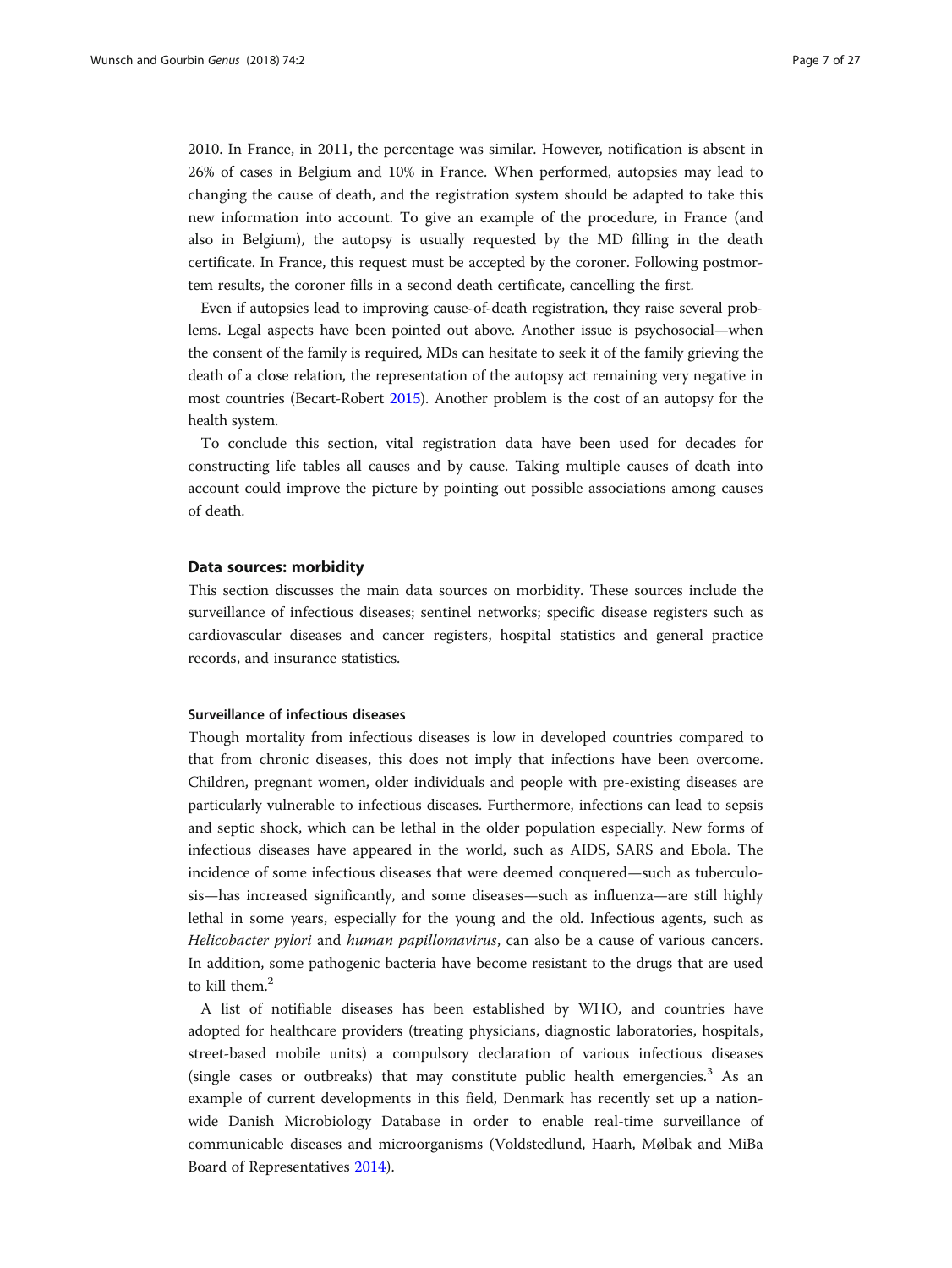<span id="page-7-0"></span>To take into account the growth in international travel and trade, to which one can add changes in environmental conditions—including climate change—impacting on vector-borne diseases, in 2005, WHO revised its International Health Regulations (IHR), which entered into force in 2007 (WHO [2005](#page-26-0)). In addition to the notifiable diseases, these call for any event of potential international public health concern to be declared, including those of unknown causes or sources and those involving events or diseases other than those listed, if the public health impact is serious. The IHR are thus no longer restricted to a specific set of infectious diseases. According to WHO, with follow-up reporting in 2014, only 64 nations (33%) reported that they had fully implemented the IHR. The other 67% of the nations either requested another 2-year extension (81) or reported nothing at all (48) (Katz and Dowell [2015\)](#page-25-0).

In the EU, a strategy for infectious disease surveillance was developed in 2005. This led to the creation, in Stockholm, of the European Centre for Disease Prevention and Control  $(ECDC)^4$ . The Centre's mission is to identify, assess and communicate as rapidly as possible among EU countries current and emerging threats to human health posed by infectious diseases. It gathers surveillance data from the EU Member States on 52 communicable diseases and works in partnership with national health protection bodies across the European Union to strengthen and develop continent-wide disease surveillance and early warning systems. Thanks to this, one can detect for example clusters of incident cases (such as a food-borne infection due to *Listeria*) and locate their source,<sup>5</sup> or observe multiple cases of a particular communicable disease in different countries and trace them back to common international travel on the part of the individuals concerned. New technologies for identifying pathogens<sup>6</sup> reduce the time needed for detection.

Accuracy, the timely reporting of cases, and the prioritising of threats are critical for communicable disease control. Early detection can mean the difference between an outbreak and a pandemic. As the more severe cases are hospitalised, reported cases can be checked against hospital discharge data. Boehmer et al. ([2011](#page-24-0)) have shown for example that in the USA (Colorado), sensitivity and timeliness differed greatly among the notifiable diseases examined. For example, hepatitis A was poorly reported, while reporting was high for salmonellosis. The authors recommend the use of both medical records and hospital discharges for evaluating the quality of reporting. International comparisons may be hampered in Europe by the fact that reporting diseases not on the IHR list depends upon different national practices and laws. Finally, it can happen that countries fail to inform others of the occurrence of a disease.

We end this section by pointing out that environmental health surveillance systems have been set up to monitor environmental contamination, such as concentrations of contaminants in water and pollutants in ambient air, and more rarely to monitor contaminants in individuals. For example, the Flemish Environment and Health Survey on a representative sample of individuals collects data on biomarkers of exposure and effect, exposure-effect associations, time trends and geographical differences. The European Union launched in 2016 its European Human Biomonitoring Initiative for this purpose.

#### Sentinel networks

According to the WHO, $7$  a sentinel surveillance system is used when high-quality data are needed about a particular disease that cannot be obtained through a passive system.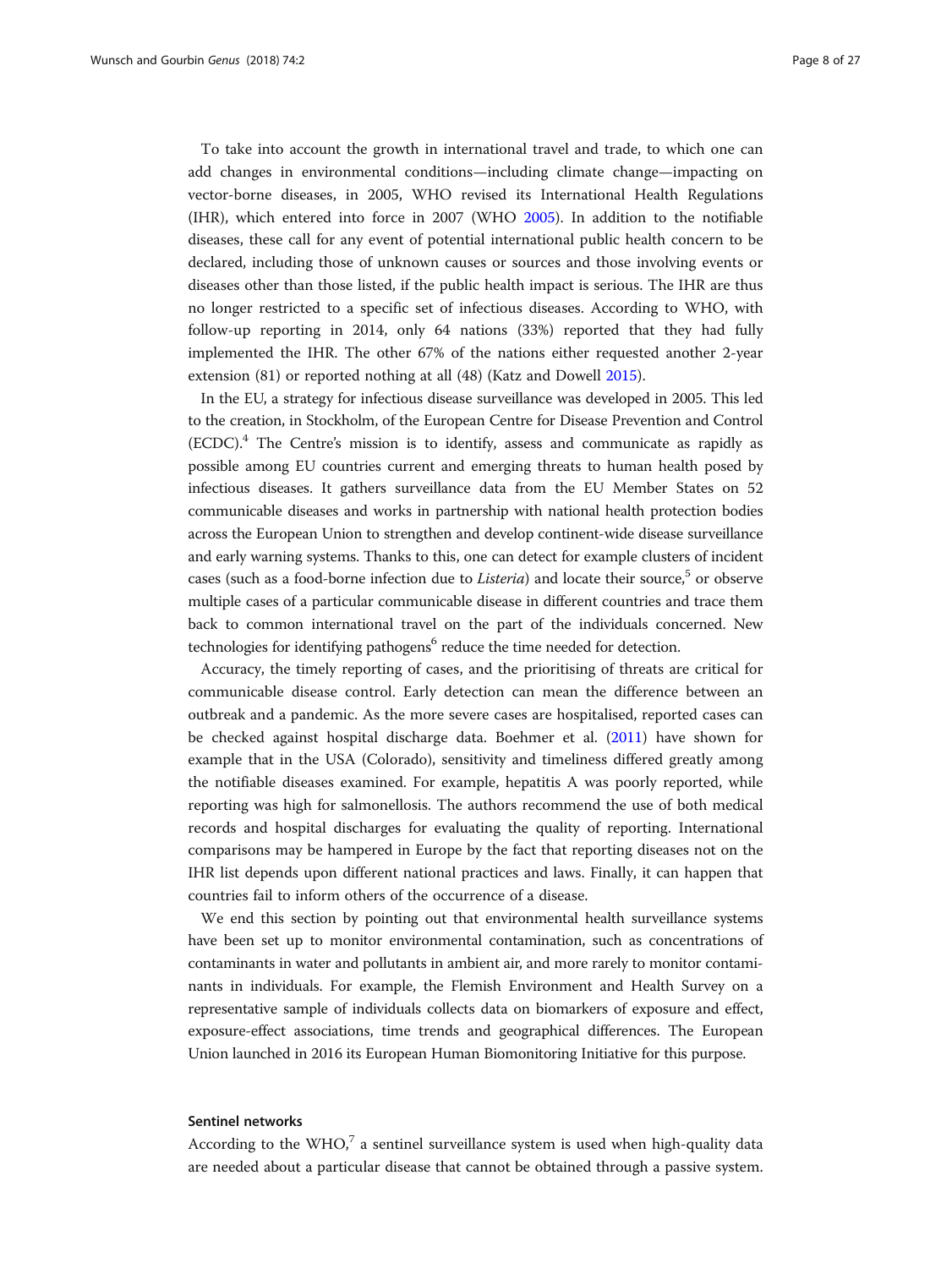A sentinel system involves a limited network of reporting sites, such as large hospitals or laboratories. For example, in Belgium, the surveillance of sexually transmitted diseases is carried out, i.a. through a network of voluntary-based sentinel microbiological laboratories evenly covering the whole country.

A particular case of surveillance systems is that of GP sentinel networks, composed of a sample of GPs on a voluntary basis. These networks allow a picture to be drawn of diseases widespread in the general population, usually not leading to hospitalisation, and estimating trends in, for example, the prevalence of diabetes. Diseases chosen for registration can vary over time. Taking the example of influenza, the European Influenza Surveillance Network is based on nationally organised networks of GPs covering at least 1 to 5% of the population in their countries, presently 31 EU/EEA Member States. These physicians report their weekly number of patients to their national focal point for influenza surveillance. The latter reports the data at the national level to the European Centre for Disease Prevention and Control and to the WHO Regional Office for Europe.

Several problems should be pointed out. Firstly, the actual reference population is unknown. When based on voluntary participation, the sample of participating units can be biased. For example, GPs participating voluntarily in a sentinel network may have practices and therapeutic schemes that are different from those of others; for example, they may be paying more attention to diagnostic precision. Furthermore, for some diseases such as migraines and depression, diagnostic criteria may be unreliable and vary greatly among GPs. Thus, the list of diseases chosen to be collected usually gives preference to pathologies which can be confirmed by biological, histological or radiological examinations.

#### Specific disease registers

Following Rankin and Best ([2014,](#page-25-0) p. 337), 'a disease register is a documentation of all cases of a certain disease or health condition, which occur within a defined population. Registers are held by registries, which are the systems in place for the continuous registration of cases'. For example, the Finnish cancer register is maintained by the Cancer Society of Finland in Helsinki. Disease registers are either hospital- or population-based, an advantage of the latter over the former being the availability of denominator data for the base population. Two main examples of disease registers are presented in this section, on cardiovascular diseases and on cancer, as they represent the major causes of death in developed countries. Many other registers have been set up, e.g. on congenital abnormalities (chromosomal or not), such as the EUROCAT project in Europe. As a country example, there are over 200 registers in existence in England (Rankin & Best, op. cit.). This diversity of registers will not be considered here.

#### Cardiovascular disease registers

Registers of cardiovascular diseases (CVD) have been in operation since the early 1970s in various places, such as North Karelia and Turku (Finland) or Kaunas (Lithuania). The most important source of information on cardiovascular diseases has been the MONICA Project set up under the auspices of WHO. The MONICA Project was started in the early 1980s in various centres to monitor trends in cardiovascular diseases and to relate these trends to risk factor changes in the population over a 10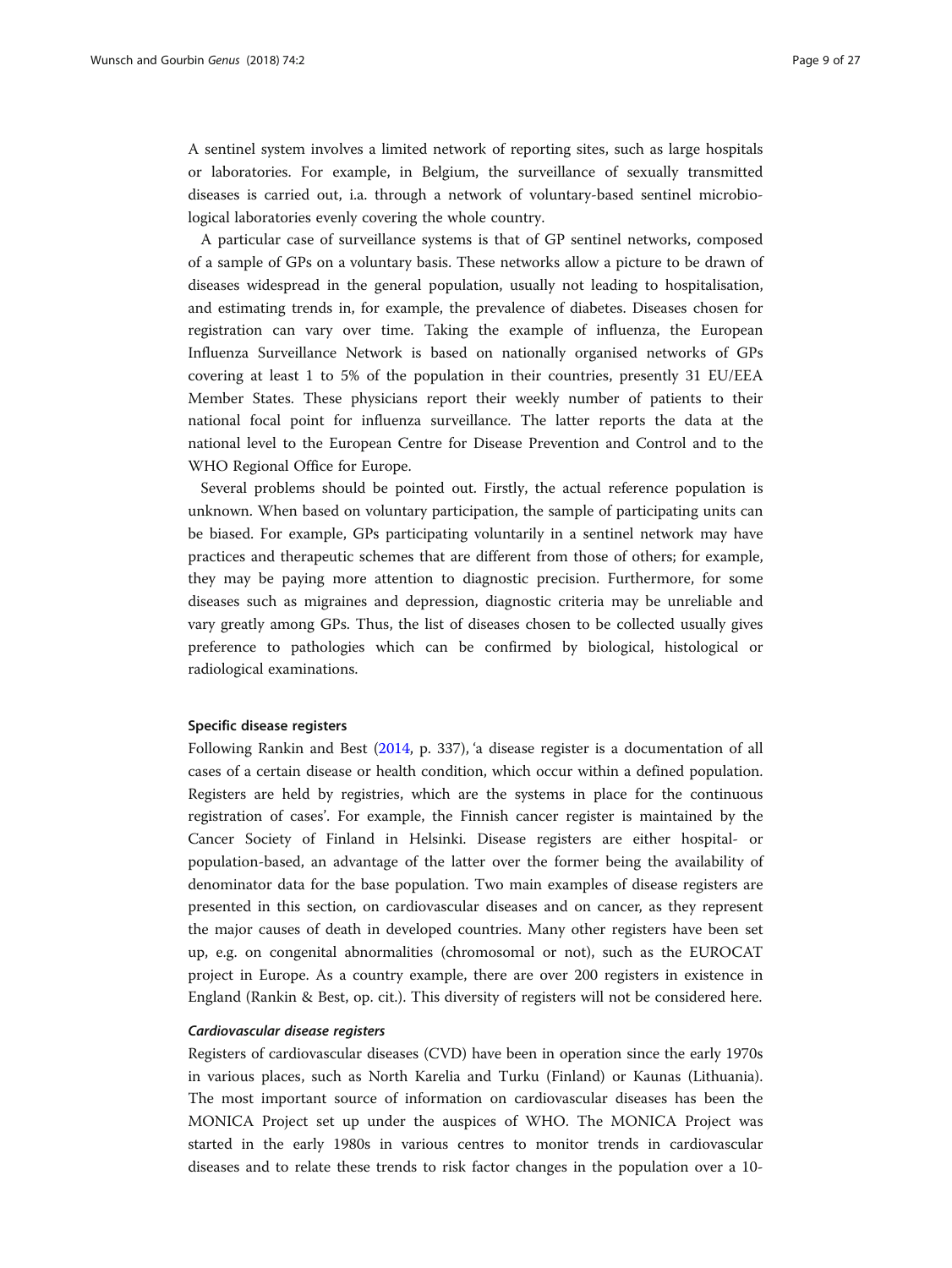year period. A total of 32 MONICA Collaborating Centres were set up in 21 countries. Many of these registers are still in operation today. Other projects have started more recently. In particular, in Europe, the EURObservational Research Programme (EORP) was launched in 2010 under the auspices of the European Society of Cardiology. This programme presently covers 20 different registries, see the EORP website for further details ([http://www.eorp.org\)](http://www.eorp.org).

As stated in the MONICA Manual, available online, $8$  four basic sources of information were to be used in the core MONICA study over a period of 10 years: (1) routinely available administrative data on the study population, from local government and local medical sources; (2) investigation of medically recognised cardiovascular events, fatal and non-fatal, using medical and medico-legal sources and validating the original diagnoses using MONICA criteria; (3) continuous or intermittent monitoring of the acute care of coronary and stroke events and (4) population surveys to monitor levels of risk factors and health-related behaviour. MONICA Centres were responsible for undertaking the registration of all coronary events within defined age groups (25–64 years of age, later shifted to 35–64) in both genders over a period of 10 years. Population riskfactor surveys had to be conducted at least at the beginning and at the end of this period, and optionally in the middle. Coronary care also had to be monitored, at least at the beginning and at the end of the period.

Several issues can be raised (Tunstall-Pedoe et al. [1994](#page-26-0); Gourbin [1997](#page-24-0); Tunstall-Pedoe [2003\)](#page-26-0). A major difficulty of long-term projects such as the registration of diseases is to sustain the initiative over the years. According to Tunstall-Pedoe ([2003](#page-26-0), p. 127), in the case of MONICA, some centres failed to meet the deadlines for data while others discovered major problems with their data which have not been resolved, failed to obtain continuous funding for their local activities or simply lost contact, failing to reply to repeated communications.

As CVD registers often cover not a whole country but only a part of one, events can occur outside the population of reference. Access to hospital discharges outside the area of reference is therefore required. In addition, the same event can be declared by multiple sources, e.g. a hospital as well as a GP. It is thus necessary to link all events to the same individual by a unique identifier such as a personal identification number. Of course, one also has to have access to the cause of death declared on the death certificates, irrespective of possible privacy issues. Then there is the problem of diagnosis; diagnoses on hospital discharges or on death certificates do not necessarily correspond to the strict MONICA criteria for definite myocardial infarction and must be checked if possible. The MONICA Project showed that a large proportion of deaths had no relevant clinical or autopsy information.

Notwithstanding these issues, CVD registers remain an invaluable source of data for monitoring levels and trends in incidence and case fatality; reporting should therefore be mandatory. Recent methods of diagnosis both for coronary events and stroke now lead to much more trustworthy results than a few decades ago. Moreover, some registers—such as the Danish Heart Register and the Belgian Luxembourg-Province Register (BELLUX)—are now recording invasive coronary diagnostic and therapeutic interventions, in addition to myocardial infarcts (Abildstrøm and Madsen [2011](#page-24-0); Jeanjean et al. [2012](#page-25-0)). It is relevant indeed to examine both care and outcome. Acute myocardial infarctions do not represent all the cases of coronary heart disease. It is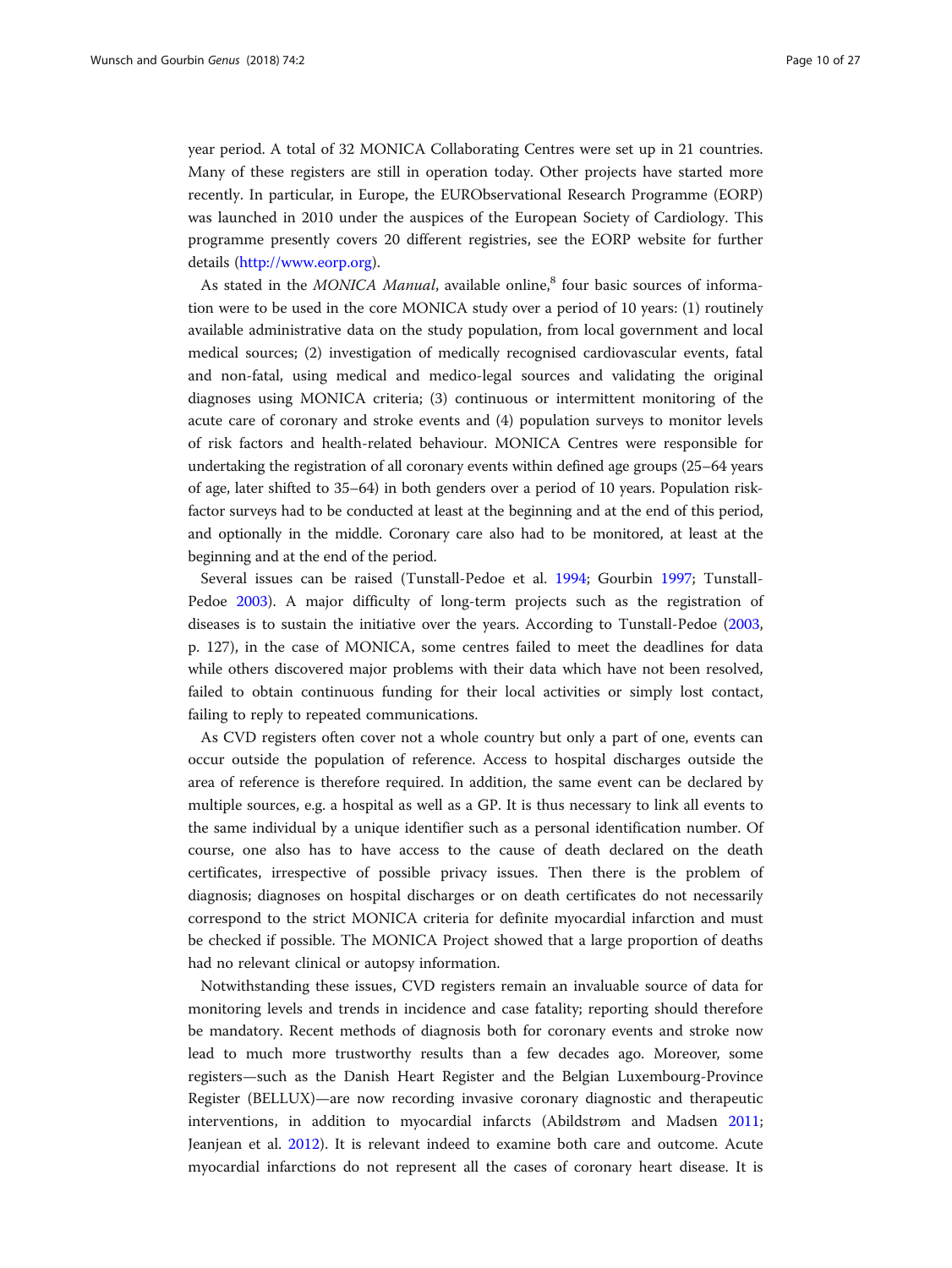therefore important to determine the angiographic appearance of coronary vessels. Registering both infarcts and interventions leads to a better estimation of the degree of atheromatosis and coronary heart disease in the population.

Due to the increase in life expectancy at older ages, the 64-year upper limit initially recommended by MONICA for registering myocardial infarctions is presently too low, and various registers have extended the age limit to 74 or more. Opting for these higher ages can be recommended, possibly pushing the upper age limit to 84, as BELLUX has done. However, above 85, it becomes difficult to disentangle the multiple pathologies often present in very old individuals.

#### Cancer registers

This section deals with population-based cancer registers, excluding among others hospital cancer registers that are mainly used for administrative purposes, and for which the catchment population is unknown. The purpose of a cancer register is to record new cases of cancer, i.e. incidence cases of cancer occurring in a defined population, in order to produce statistics on the occurrence of cancer (for example, see Arnold et al. [2015\)](#page-24-0). A register can also eventually give information on the prevalence of cancer and on the survival of cancer patients if deaths from cancer and the possible emigration of cancer patients are known. Cancer registers can be either general, registering all tumours, or specialised, such as paediatric registers or registers restricted to one organ or tract. They can be managed inter alia by cancer societies, governmental agencies or public health institutes. Cancer registers can cover a whole country, as in many EU countries, or be geographically decentralised and coordinated at the national level, as in the USA.

In Europe, for comparison purposes, a European Cancer Observatory (ECO, [http://](http://eco.iarc.fr) [eco.iarc.fr](http://eco.iarc.fr)) has recently been set up, combining all the information currently available in Europe on cancer incidence, mortality, survival and prevalence. ECO is a project developed at the International Agency for Research on Cancer (IARC) in partnership with the European Network of Cancer Registries (ENCR). As of 2010, there were more than 200 cancer registers operating in Europe<sup>9</sup>; coverage, methods of data collection and data availability can however differ substantially among them (for an overview, see Siesling et al. [2015\)](#page-26-0). In the specific case of childhood cancer, present registers cover 83% of the childhood population in the European Union and could increase to around 98% if the recently established registers start producing results and others improve their quality and dissemination plans (Steliarova-Foucher et al. [2015](#page-26-0)).

The main sources of information on cancer incidence are usually hospitals or cancer treatment centres, but many other sources may be involved, such as private clinics, GPs, practicing specialists, laboratories, screening programmes, death certificates, pharmaceutical prescription records and health insurance systems. Some cancer cases might only be detected on the death certificate. According to the International Agency for Research on Cancer, many such cases would be an indicator of poor reporting. Recourse to multiple sources of data implies that one has to handle possible multiple notifications of the same cancer case and that one must be able to link these notifications to the same individual, for example by way of a personal identification number (PIN). Multiple notifications can then be used to check the completeness of the registration. In several European countries, PINs are now attributed at birth to every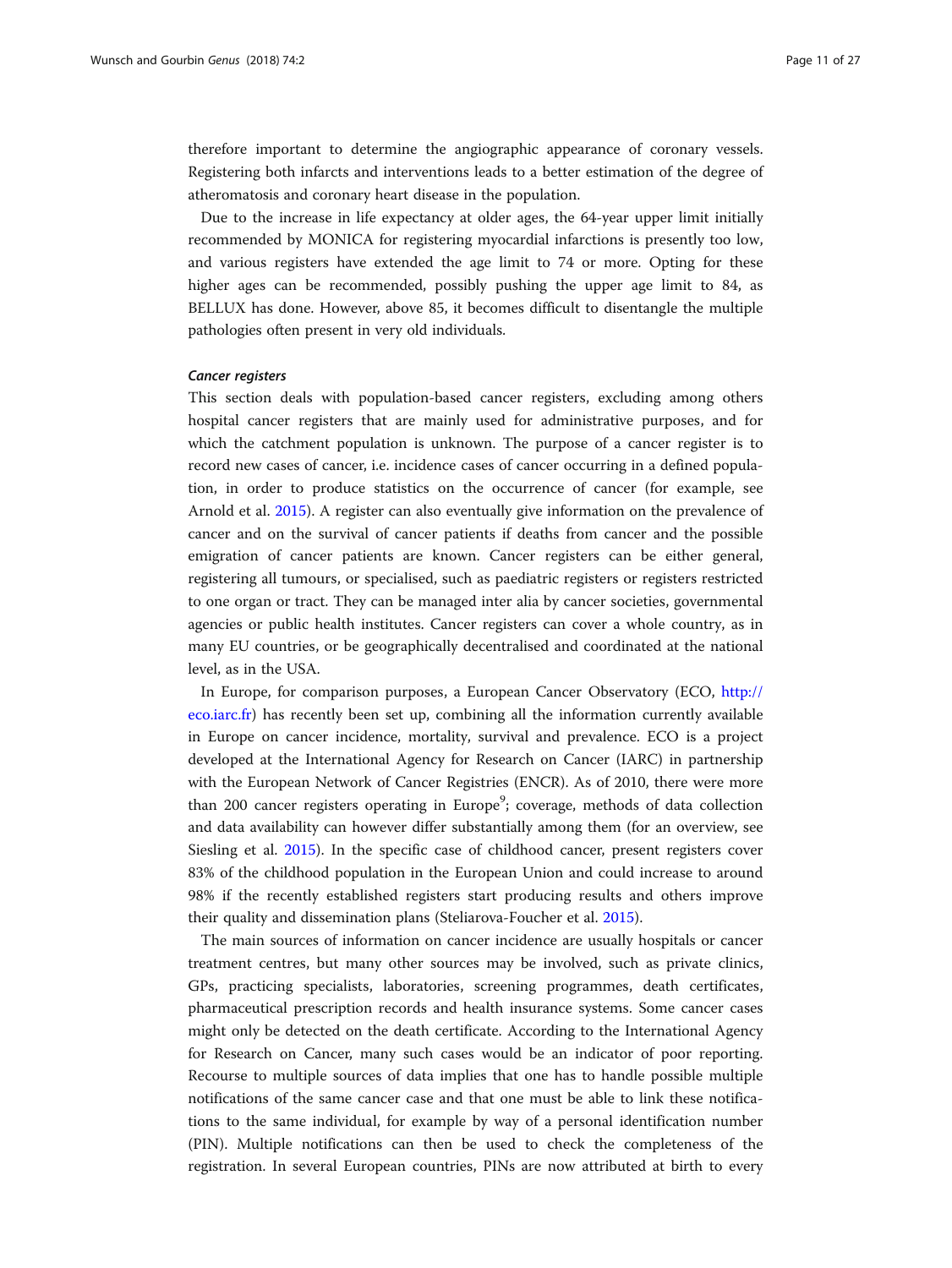citizen of the country. Record linkage among different data sources is covered in greater detail in the '[Record linkage of multiple sources of data](#page-18-0)' section. Nordic countries benefit on the whole from excellent cancer registers, due among other factors to favourable legislation.

One can use multiple sources for checking the completeness of reporting. In Finland, which has one of the best cancer registers, a recent study concluded that 'the completeness for all solid tumours was estimated at 96%, and for non-solid tumours at 86%. Potential underreporting was most prominent for tumours which are not typically histologically verified' (Leinonen et al. [2017](#page-25-0)). However, if cancers are well covered in good registers, the same cannot be said for benign tumours, such as benign pituitary tumours (predominantly microadenomas), the diagnosis of which is not necessarily coded in routinely collected data (Morling et al. [2016](#page-25-0)).

Some remarks can be raised on the basis of the registers operating in the Nordic countries, all of a very high quality. As the diagnosis of cancer relies on the WHO classifications of diseases (ICD), which are regularly updated, it is difficult to examine time trends in cancer incidence by site covering different revisions of the ICD. Diagnostic means have also evolved over time. Furthermore, as discussed above, completeness of registration remains a problem if one cannot cross-check the cancer register with other sources using record linkage. Notification must be legally mandatory, and reminders should be sent to sources which do not fully comply. The diagnostic information should be based on a histological examination by a pathologist. In Denmark, the proportion of morphologically verified tumours reaches 89%. Although already very high by international standards, this proportion could nevertheless still be increased (Gjerstorff [2011\)](#page-24-0).

#### Hospital statistics and general practice records

All hospitals collect information on their patients and on the medical, diagnostic and treatment services provided. An increasing number of hospital departments are adopting electronic health records (EHR) for their patients.<sup>10</sup> Electronic health records, of course, require standardised structured patient data. Hospital statistics can be gathered into a national register. For instance, the Danish national patient register covers all somatic and psychiatric in- and outpatients. In Belgium, the Minimum Hospital Summary contains data both on each patient and on the hospital, for all hospitals except psychiatric ones. The latter collect their data via a Minimum Psychiatric Summary for each patient. The data collection is mandatory by law, and the individual data are anonymised. The purpose of these statistics is mainly to monitor hospital costs. In France, hospital data are collected by a survey aimed at all public and private hospitals and healthcare institutions. In Germany, data are collected by Länder, and delays may occur in providing federal results (Van de Sande et al. [2006\)](#page-26-0).

For the purpose of morbidity/mortality studies, hospital data contain essential information. Hospital data serve as inputs for various disease registers, such as CVD, cancer and congenital malformation registers. Emergency department data can be used, for example, to study medically attended non-fatal injury episodes. Based on record linkage, these data can be complemented, as in the USA, by self- or proxy-reported information coming from the National Health Interview Survey, which includes calls to medical care providers,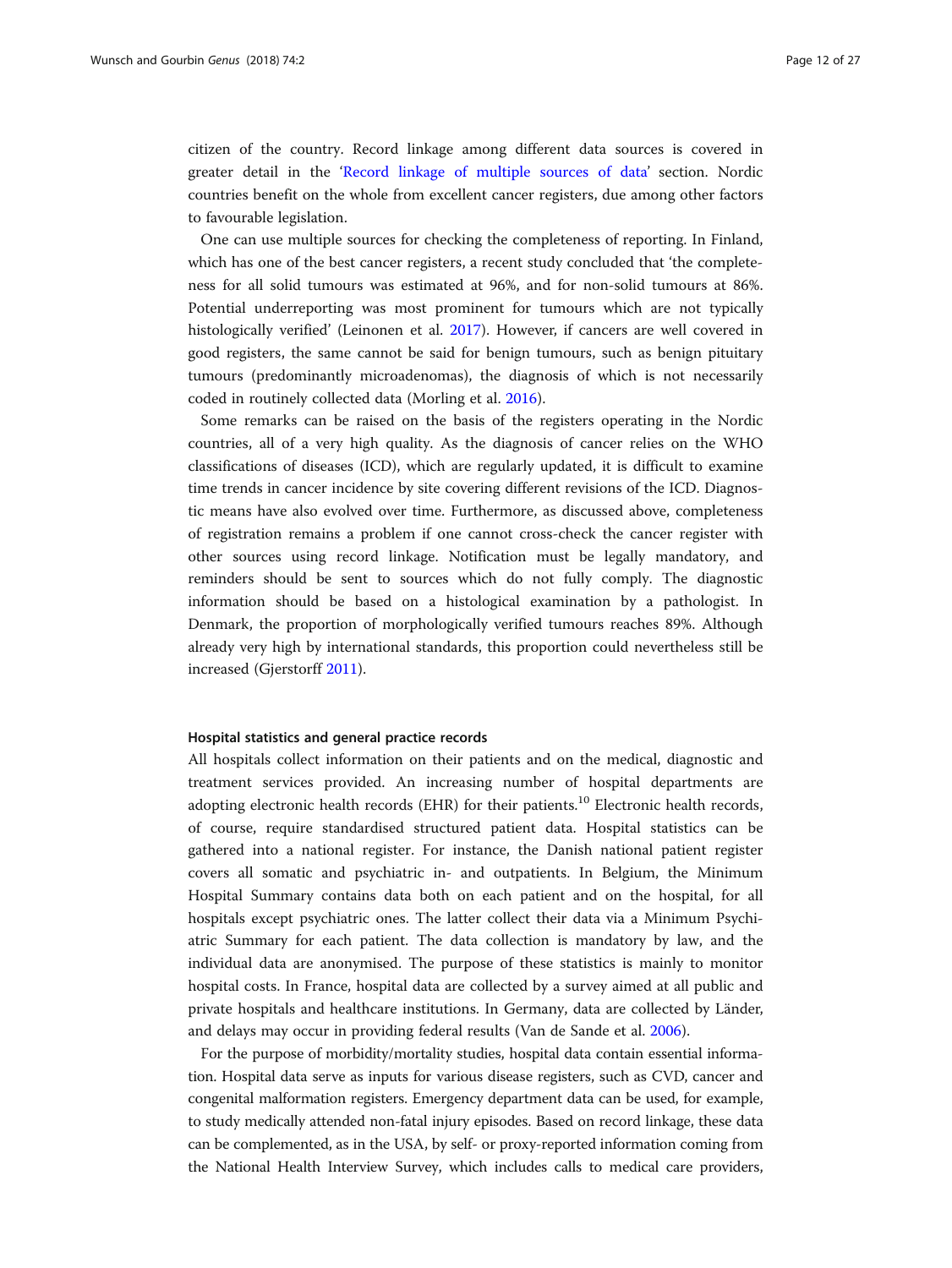treatments at the scene, visits to clinics, emergency department visits and hospitalisations. Hospital electronic health records have been used in the UK, for example, to study why weekend hospital admission is associated with increased mortality, showing that this weekend effect arises from patient-level differences at admission rather than reduced hospital staffing or services (Walker et al. [2017](#page-26-0)).

Hospital records raise several issues. Only hospitalised patients are considered, and outpatients are not always included. Some hospitals may not participate in the system, such as private clinics, psychiatric hospitals or nursing homes. Diagnostic means can vary among hospitals. Without matching with a PIN, it is impossible to distinguish new patients from recurrent ones or to link these data with other sources. The reference population can be taken as the national population only if the system is exhaustive. Ethical issues concerning privacy and access, and matters concerning the rights, responsibilities and control of the system by physicians and patients, have to be solved (Garrety et al. [2014](#page-24-0)).

Concerning general practice records, the trend is towards recording patient information in an electronic format. This does not mean that the data are centralised at the national level. However, in Denmark for example, GPs provide daily information concerning patient visits to the National Board of Health. In England, the General Practice Extraction Service (GPES) collects information from the four general practice clinical systems. In some cases, such as in the Netherlands, data can be provided by the GP sentinel network (see '[Sentinel networks](#page-7-0)' section).

Some countries, such as England, have attempted to go further than a national register dealing solely with hospital statistics by setting up a national electronic health record system taking into account physicians' electronic health records of their patients. Such a system includes not only hospital records but also electronic medical records held by GPs and specialists. In England, the linkage between general practice records and hospital admission data has led, among others, to improving incidence estimates of common conditions such as pneumonia (Millett et al. [2016\)](#page-25-0). An electronic medical record system can enhance the share of patient information among healthcare providers. It can also improve the integration of social determinants of health into healthcare delivery systems (Gottlieb et al. [2015\)](#page-24-0). One could possibly also include, if recorded, patient-reported outcomes, reflecting patients' perspectives on their health (Bartlett and Ahmed [2017](#page-24-0)).

#### Social security data and health/dependency insurance statistics

Though social security data are mainly concerned with costs and expenditures, they can sometimes be used for demographic purposes. For example, Lauderdale and Kestenbaum ([2002\)](#page-25-0) have used data from the US Social Security Administration for estimating age- and sex-specific death probabilities for the elderly of six Asian American subgroups, avoiding numerator/denominator bias when these are provided by different sources. In particular, the issue of determining age for the foreign-born and for immigrants was dealt with.

Public or private health insurance systems can sometimes provide useful information associated with morbidity. To give just one example relating to Belgium, the Intermutualist Agency was founded in 2002 to collect information on medical visits (to GPs, specialists, nurses, etc.) and information on prescribed medication and health interventions (see De Grande et al. [2014](#page-24-0)). All persons insured by the mandatory Belgian health insurance programme are covered.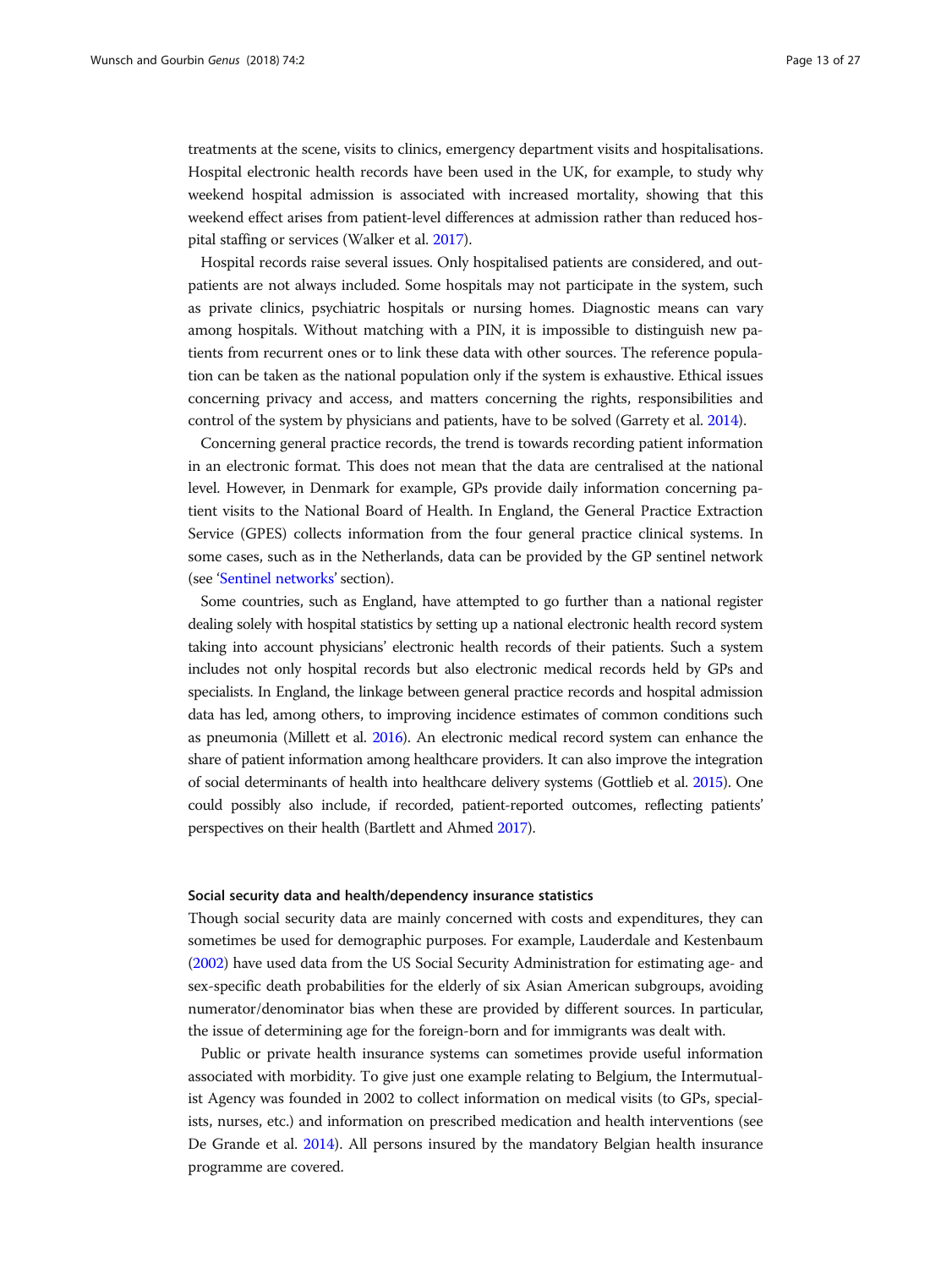<span id="page-13-0"></span>Studies based on health insurance data can relate to the onset of handicaps, hospital admissions, preventive dental care, etc. Administrative and billing data can be used to study, for example, social inequalities in health or differences in health status between regions. For example, in the USA, Medicare data can be used for comparative effectiveness research on treatments, benefit designs and delivery systems for Medicare beneficiaries (as determined by the Social Security Administration), i.e. around 50 million people nationwide (see for instance Mohr [2012](#page-25-0)). These data permit, for example, national assessments of imaging utilisation and spending for this subpopulation. A French study has used healthcare consumption to compare the health status of beneficiaries of the French national health insurance general mandatory scheme between individuals living in French overseas territories and those living in metropolitan France. The data were extracted from the French national health insurance database (SNIIRAM) for 2012 (Filipovic-Pierucci et al. [2016](#page-24-0)). SNIIRAM (Système national d'information interrégimes de l'Assurance maladie) is a French medical-administrative database containing all reimbursements provided by the national health insurance scheme for each individual contributor, over their whole life. France is also setting up, from an open-access perspective, a national system of health data (Système national des données de santé), of which SNIIRAM will be the cornerstone, that will also contain the anonymised health data (causes of death, social and medical data and complementary health insurance) collected by various public institutions.

A special case in terms of public<sup>11</sup> health insurance is dependency insurance. Very few countries have set up such a public system at the national level. In the EU, the pioneers in this field have been Austria (since 1993), Germany (since 1995) and Luxembourg (since 1999). Most ages are covered in these systems. In each case, an assessment of individual needs for long-term care is first conducted, either by a multidisciplinary evaluation unit or a physician, and provision of care is planned either in cash or in services on the basis of limitations in the activities of daily living. For the population covered by the programme, dependency insurance systems can provide (as in Luxembourg) the causes of dependency according to age, sex and residence, among others. They can also show the costs of care (including informal care) and the type of services dispensed.

Using health insurance data can nevertheless be problematic. Firstly, individuals not covered by health insurance are of course not included. Secondly, the sources primarily provide financial data rather than health and morbidity data. Thirdly, if the insurance schemes are privately run, it can often be difficult to obtain the required data. Finally, socio-economic individual data are frequently not included in the sources and the data have to be linked to other types of sources for this purpose, by way of a personal identification number (see '[Record linkage of multiple sources of data](#page-18-0)' section).

To conclude this section, many sources of individual data on morbidity are now available in developed countries. Taking advantage of these various sources together, by record linkage (see '[Record linkage of multiple sources of data](#page-18-0)' section), could significantly improve our knowledge of morbidity levels, patterns, and trends.

#### Data sources: health status

Individual health status can be recorded by census or, better, by national health surveys either by interview or by examination. Other surveys are focused on monitoring functional or cognitive limitations and dependency in the older population.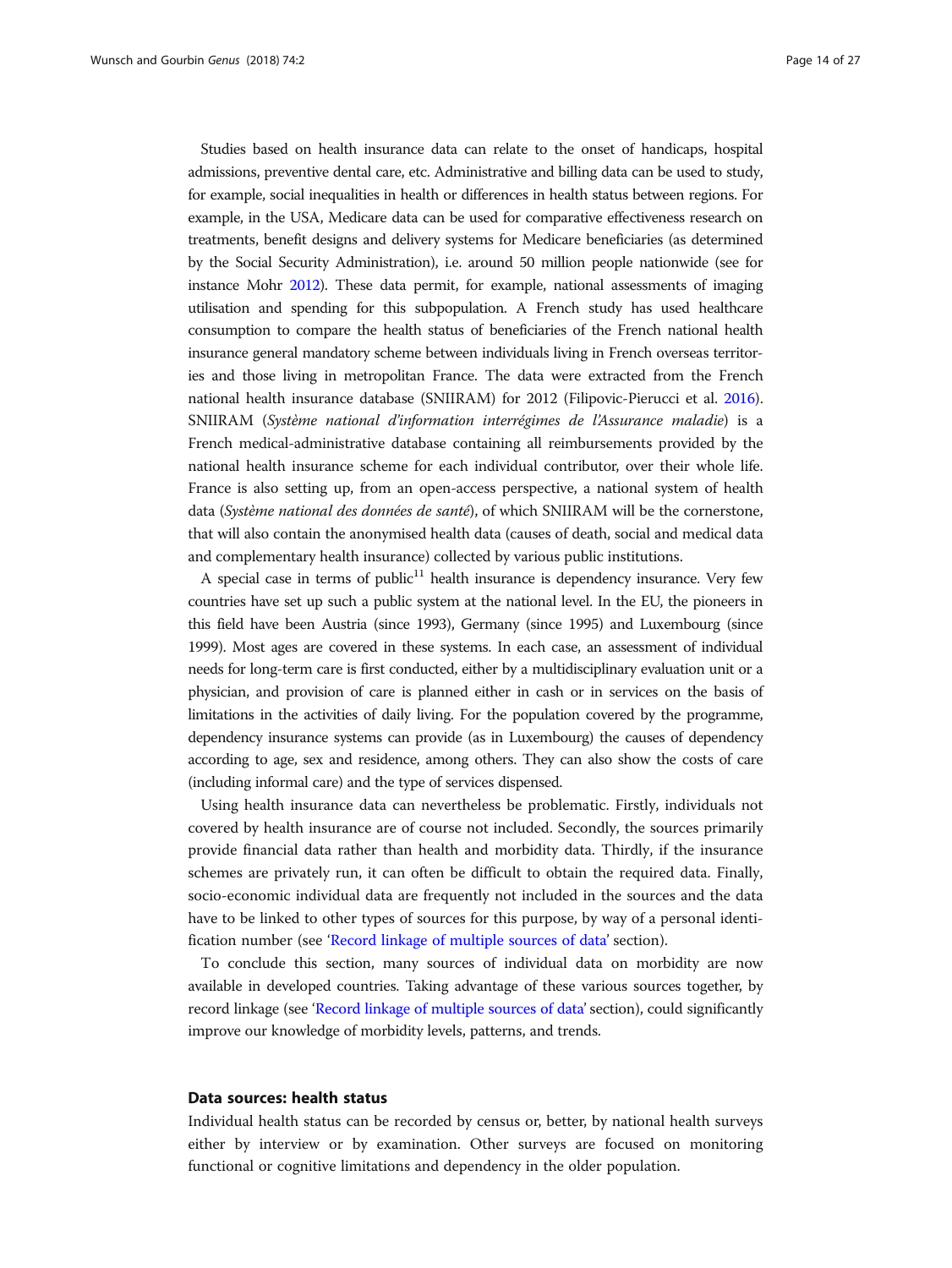#### The census

As censuses traditionally collect data on a large variety of topics, they are ill-suited for in-depth observation. Therefore, the censuses which have in the past collected data on health (such as the UK, Belgium, Canada, Australia and New Zealand) restrict the questions on health to a very small number, mainly focused on disability. For example, the Belgian 2001 census contained seven questions, one on subjective health, three on disability due to chronic disease and three on informal care for the disabled. On a worldwide basis, an effort has been made since 2001 to collect internationally comparable disability data through the UN's Washington Group on Disability Statistics. The latter has made recommendations for a shortlist of questions to be included in censuses or surveys in order to measure disability consistently worldwide (Mitra [2013](#page-25-0)). The shortlist includes six questions—five on functional limitations (limitations in seeing, hearing, walking or climbing steps, concentrating, and communicating) and one on self-care (limitation in showering or dressing).

Of course, only the persons capable of answering the questions can be adequately enumerated by a census.<sup>12</sup> For example, individuals in private households suffering from mental illness can be excluded, though some information can be obtained from, for example, the household head acting as a proxy. Coverage of the institutionalised population in collective households (such as rest homes) is also unsatisfactory in many cases, and this population is characterised by a poorer physical and/or mental health status on average.

Due to the existence in many countries of a PIN for each individual in the census, it is now possible to link census data with register data for the same individuals. For example, one can link census information with information on death certificates in order to examine the cause of death according to the socio-economic characteristics of the deceased, or else link—for each individual—national health insurance data to those in the census. The advantages of record linkage are discussed in the '[Record linkage of](#page-18-0) [multiple sources of data](#page-18-0)' section. The issue is no longer a technical problem but rather one of the privacy and ethics concerning the use of individual information. Of course, as more and more individual data in the developed countries can be found in national registers of various sorts, $13$  the number of topics covered by a census can be significantly reduced. Holding further censuses is even being questioned in several countries. In Belgium, for example, the linkage of various administrative registers to the national population register produces information that replaces to a large extent that obtained by a census, and the latter is presently no longer being held.

Traditional population censuses have the advantage over sample surveys, such as health interview surveys, of covering the whole population of a country at a given point in time. The results generally do not have to be bracketed by a confidence interval as no sampling is usually required, though small numbers can result from breaking down the data by area, age groups, socio-economic categories, etc. More importantly, results are available for all territorial units, even for small administrative areas or population groups (e.g. the very old). Census data are used inter alia as denominators of various incidence and prevalence rates in demography, such as age- and sex-specific death rates.

On the other hand, as traditional population censuses are expensive to hold, they are taken only once in a while (e.g. every 10 years) and cannot usually be used for the regular monitoring of data, though some countries carry on yearly updates (the USA)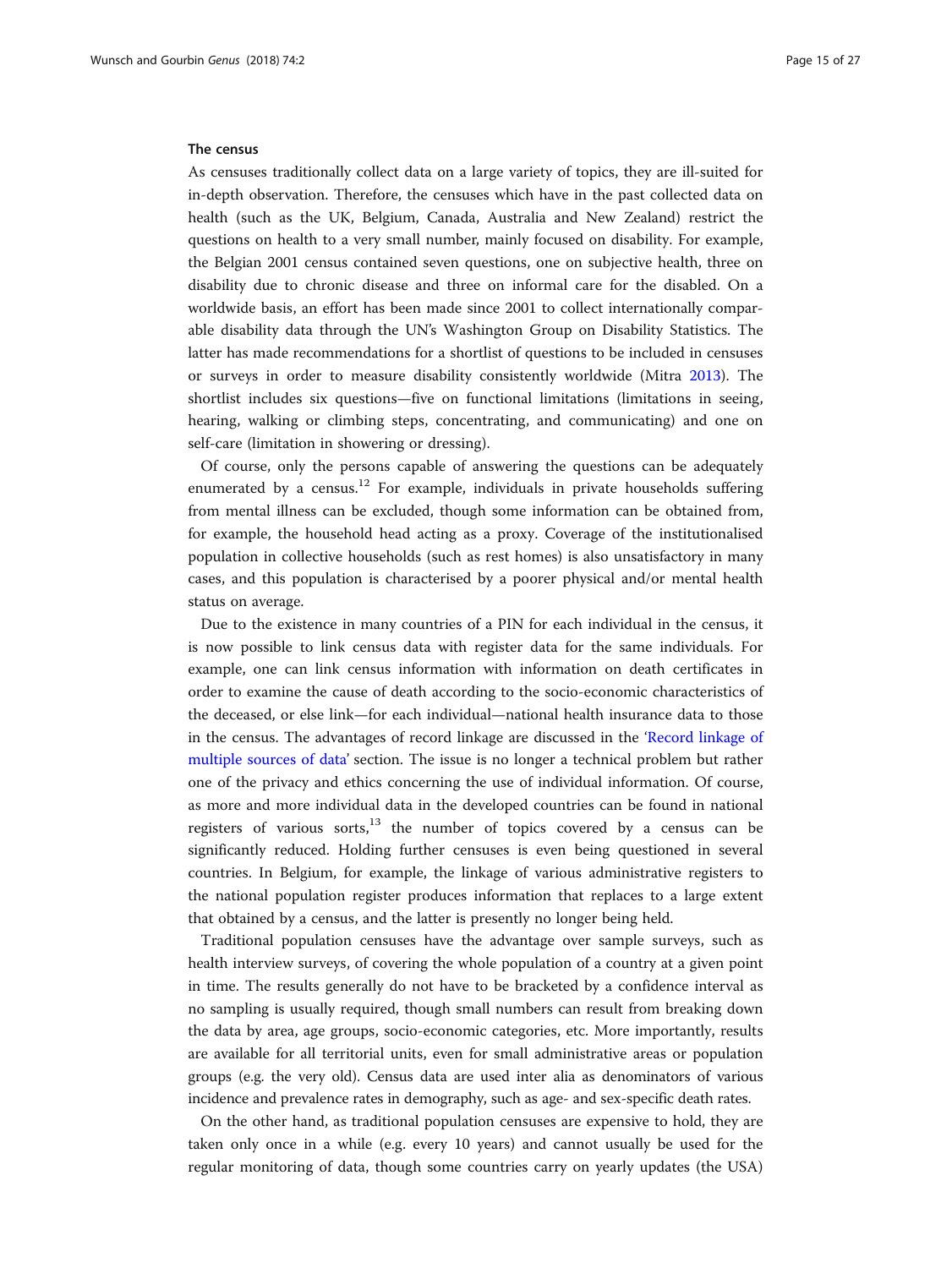<span id="page-15-0"></span>or use a rotation (or rolling) census (France). For a discussion of developments in census-taking see Baffour et al. [\(2013\)](#page-24-0). In addition, despite the standardisation and harmonisation efforts, there are limits to the comparability of census data across time and space due to changing concepts and definitions, such as that of 'household' (Coast et al. [2016](#page-24-0)). And the absence of census sampling errors is often offset by important non-sampling errors. Compared to carefully conducted face-to-face interviews in population samples, non-response can be high and census self-reporting can be rather poor, taking into account among other factors that it is usually up to the household head to fill in the census form for all household members.

#### National health surveys

National health surveys can be conducted by interview or by examination. Interview surveys rely on generic interviewers asking respondents about their experience or perception of health, while examination surveys involve the collection of objective measurements (such as weight) and of biomedical markers by professionals. Health interview surveys are based on random samples; good-quality sampling is therefore a prerequisite for the representativeness of the data. Contrary to a census, the results are sample estimates of the figures for the whole population and should be accompanied by sampling error estimations. If the focus is on specific subgroups, such as the very old, it is useful to rely on (ex ante) stratified sampling with oversampling of the subpopulations with relatively fewer individuals.

If repeated regularly over time, health surveys can be used to monitor trends in the health status and characteristics of the population, but also to study changes, for example in health inequalities, over time. For example, in England, the health survey (Health Survey for England, HSE) started in 1991 and has been conducted annually since then. Each year, there is a particular focus on a population group, disease or condition. These special topics (such as respiratory health and lung function) are repeated at appropriate intervals in order to monitor changes with time. To give another example, the US National Health and Nutrition Examination Survey (NHANES) consists both of health interviews in participants' homes and standardised physical assessments in mobile examination centres. One can therefore evaluate, as an example, the percentage of US adults with hypertension who are unaware of their hypertension.

Even in countries, such as the Nordic ones, where various national registers are in operation, health surveys remain an invaluable tool for health assessment. Information on health behaviours, such as smoking, drinking, physical activity and quality and quantity of social relations, is not available in registers and requires interviewing the population. For example, recurrent and systematic collection of data using telephoneadministered questionnaires or face-to-face ones are used in several countries to assess the quality of life and behavioural risk factors. If a PIN is available for all individuals, both types of data sources (registers and surveys) can be linked together, increasing the research base. One must consider the impact of the mode of data collection on the responses, as discussed in Thompson et al. [\(2013\)](#page-26-0).

The main problems with surveys, even if they are well done, remain the response rate and survey representativity. On the one hand, non-respondents (e.g. the institutionalised) are probably in poorer health than those who respond. On the other hand,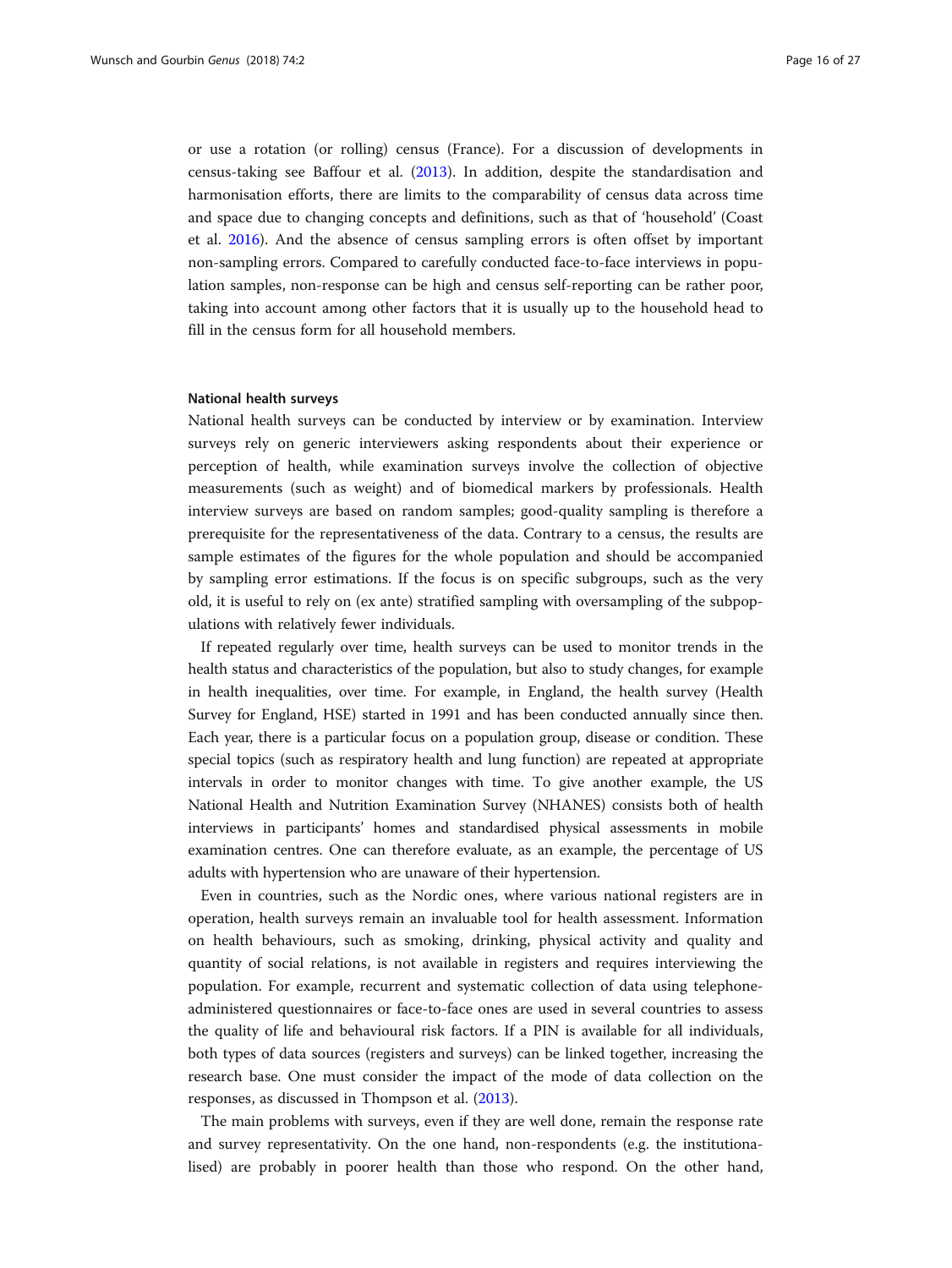homeless persons or immigrants for example (also possibly in poorer health) may not be included in the sampling base. In Denmark, only 59.5% of the questionnaires were fully or partially completed. The response rate was lowest in the capital and highest in North Denmark. It was lower among men (particularly young men), older women, unmarried people and non-Danes (Christensen et al. [2012](#page-24-0)). In the 2008 health survey in Belgium, out of an initial sample of 14,549 households, only 5809 households actually participated in the interview (Enquête de santé par interview, Belgique 2008, ISSP, Brussels). The others could not be reached or refused to take part. Does low response bias the results of a survey? Some evidence shows it does not, at least when examining the relationship between variables in a multivariate model, though responserate bias is found for univariate distributions (Rindfuss et al. [2015\)](#page-26-0). The question remains open, however. Another issue in health interview surveys is the underreporting of events related to chronic conditions. It seems that recurring events give rise to a 'generic memory' for the group of events, leading to a difficulty in recalling individual incidents; in time, memories lose the details and similar events tend to become melded together (Means et al. [1989](#page-25-0)). In addition, self-assessed health reports can be somewhat unreliable and inconsistent over time.

Combined with health interview surveys, a more recent project at the EU level is the European Health Examination Survey (EHES), which aims to collect nationally representative, high-quality health data that are comparable across countries and over time. According to this programme, all EU countries should cover in their survey at least the age group 25–64 years, and extending it to people 65 years and over is recommended. People living in institutions should be included whenever feasible. According to the EHES website, core measurements, which all countries should at least include, are height, weight, waist circumference, blood pressure, total and HDL-cholesterol, fasting glucose and HbA1c (glycated haemoglobin). Once again, the problem here is a low response rate in the general population. In France, the response rate in adults was around 60% in the 2006–2007 survey, though a costly home-visit strategy was used, according to the French Institute for Public Health Surveillance (Institut de veille sanitaire). Unfortunately, the activities of the EHES Coordinating Centre are presently limited, due to a lack of sustainable funding. Health examination surveys are a good complement to health interview surveys. Together, they can give a comprehensive picture of the health situation in a country, though possible bias due to low response rates must be taken into account.

Concerning international comparability at the EU level, a major project has been the European Health Interview & Health Examination Surveys Database, which has maintained a record of the characteristics of major health (interview and examination) surveys in Europe. Its main objectives were among others to gather information on health survey design, questions and examination protocols: to assess and enhance the comparability of health surveys and to standardise health surveys at a European level. It is the task of the EU's Expert Group on Health Information to ensure the consistency of data across countries in the health information field. Comparisons between countries can be affected, among others, by the fact that some surveys accept proxy responses on such items as functional limitations and the prevalence of chronic diseases, while others do not. More specific projects, at the international level, on health expectancies include Euro-REVES and the European Health and Life Expectancy Information Systems (EHLEIS) Project.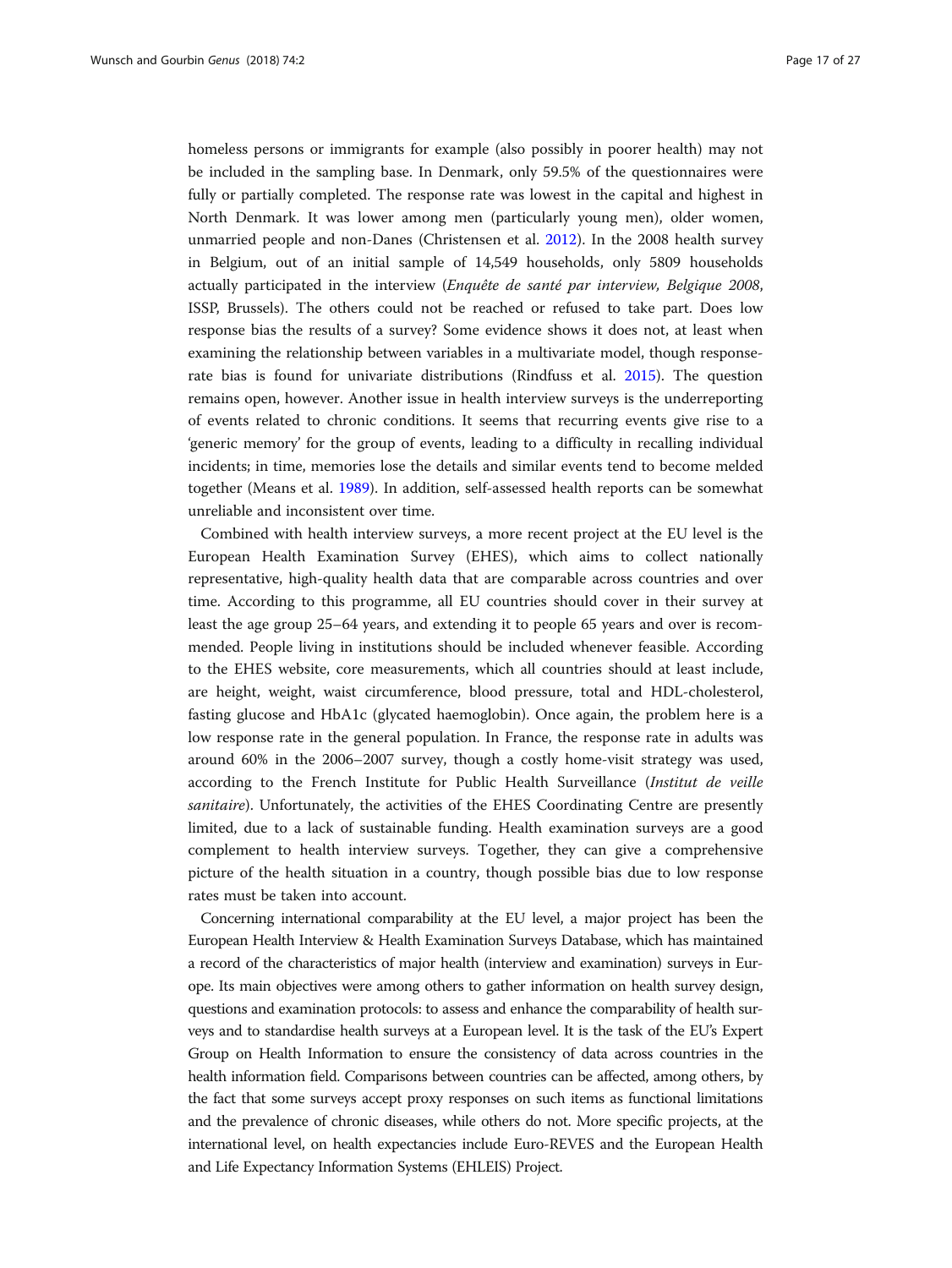More recently, with a view of reducing costs, surveys have been held through the internet, either on spontaneous samples of volunteers or on samples of respondents recruited by phone. An example of a sophisticated approach using the capabilities of the smartphone is Stanford University's My Heart Counts application for iPhone. A major problem is the questionable representativeness of many of these surveys. In particular, it is often not possible to extrapolate the results to a reference population, thus greatly restricting their relevance.

In a context of population ageing, some specific longitudinal surveys have been implemented for monitoring functional or cognitive limitations and dependency in the older population. For example, the Longitudinal Aging Study Amsterdam (LASA) has studied physical, emotional, cognitive and social functioning in late life, the connections between these aspects and the changes that occur in the course of time (LASA website [www.lasa-vu.nl](http://www.lasa-vu.nl)). It started in 1992 and is based on a nationally representative sample of older adults in private households aged 55 years and over.<sup>14</sup> Three birth cohorts (1991–92, 2002–03, 2012–13) are followed in successive waves every 2 or 3 years. Each wave has three components: a main interview, a self-report questionnaire and a medical interview. The data collection includes measures for each of the four domains: physical, cognitive, emotional and social functioning. Biomaterial measurements, such as blood samples, are also included. For more information see Hoogendijk et al. ([2016](#page-25-0)).

One can also point out the English Longitudinal Study of Ageing (ELSA), started in 2002–03, focusing on individuals over 50 living in private households, with respondents drawn from the Health Survey for England. Waves are held every 2 years, collecting demo-economic data and data on disability, health behaviours, cognitive functioning and mental health, with biological markers, physical variables, and performance data collected every 4 years. Another example is the Swedish National Study on Aging and Care in Kungsholmen (SNAC-K), set up in 2001. The population considered is 60+, in private households, with new cohorts aged 60 and 81 added over the years. Waves are held every 3 or 6 years according to age. Both social and medical variables are collected.

General-purpose panel surveys dealing with older adults can include questions on dependency. For example, the Generations and Gender Programme (GGP) on the consequences of demographic change, dealing with persons aged 18 to 79, collects some information on activities of daily life and on care received by the older respondents. The GGP started in the early 2000s and is conducted in 18 countries, with several waves planned. The Survey of Health, Ageing and Retirement in Europe (SHARE) started in 2004 and will be held in 28 countries in 2017. Its purpose is to collect comparative and longitudinal data (by successive waves) on health (physical, mental and cognitive status), socio-economic status and social and family networks for individuals 50+. For both the GGP and SHARE, no biological data are collected, contrary to the more specific longitudinal surveys discussed in the previous paragraphs. Moreover, these surveys are held among private households, thus excluding the institutionalised population which is more often affected by functional, sensory and cognitive impairments.

Evidently, these sources of longitudinal information are costly to run. Moreover, longitudinal surveys are affected by sample attrition over time, though samples are usually refreshed as time goes on and remaining samples can possibly be calibrated in order to reduce potential selectivity bias. Furthermore, as stressed by Hébert et al.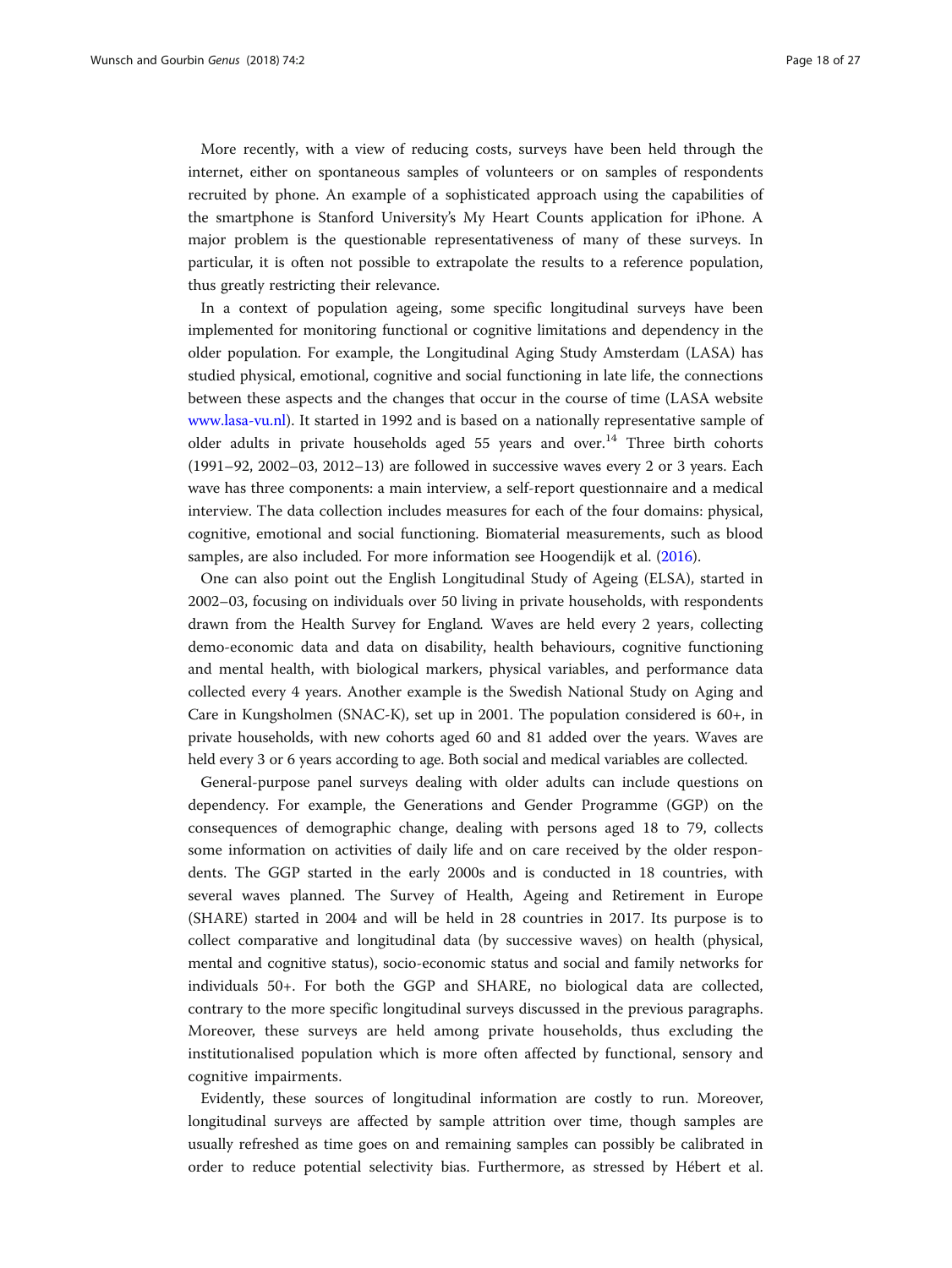<span id="page-18-0"></span>([2012](#page-24-0)), the information derived from questionnaire-based population surveys—for the measurement of disability in an older population—is often very crude as compared to clinically based information. Comparing survey and clinical information in Québec, these authors conclude that a survey questionnaire is not a valid method for accurately estimating disability in an older population.

#### Record linkage of multiple sources of data

As this paper shows, multiple sources of data on mortality, morbidity and health are now available in developed countries, and many characteristics of the individual—including socio-economic ones—are recorded. One can presently examine patterns of deaths by cause (including multiple causes of death); detect the spread of infectious diseases; monitor the incidence, prevalence and lethality of the main chronic diseases such as cancer; assess the level of disabilities and dependence—both physical and mental—of the population; measure the cost of morbidity and the consumption of medicine, etc. Recourse to these multiple sources is highly recommended, recognising that each source has its advantages but also its limits. Though the sources are to some extent complementary, the data they provide nevertheless represent a patchwork of information from which a coherent picture of mortality, morbidity and health is difficult to draw. For example, a Spanish study (Marta-Moreno et al. [2016](#page-25-0)) has compared the registration of dementia in three different sources: the pharmacy billing database, primary-care electronic health records and the hospital minimum basic dataset. The study concludes that, for this pathology at least, there is a weak concordance in the registration of dementia among the main health information systems and that all available health data sources should be taken into account in order to gain a global picture of the epidemiological and clinical reality of this health condition, which is particularly difficult to evaluate correctly.<sup>15</sup>

Broadly speaking, many sources of data actually refer to the same individuals, though some sources (such as surveys or sentinel networks) are restricted to population samples or to subpopulations. The same individual may, for example, be interviewed in a health survey, and later on recorded in a CVD register, with information collected by the health insurance system and hospital statistics, and end up with his/her causes of death specified on a death certificate. Being able to link these various individual records together over time is therefore a priority issue, as record linkage can give the event history of this individual in the areas of health, morbidity and mortality. As longitudinal samples of individuals are difficult and costly to follow up, and as retrospective information cannot be obtained once the person has died, record linkage of individual files can provide at a rather modest cost the health trajectories of individuals in the population over their lifetime. One could, for example, examine for an individual the shift from good to ill health, then to chronic disease, disability and finally death, possibly taking into account various socio-economic characteristics of the individual (such as education and employment) and their change over time. Of course, record linkage does not yield a continuous picture of one's health situation but rather a series of shots of one's life. If the cuts between the shots are short, the main features of the life course can nevertheless be observed.

Record linkage should ideally be performed on the basis of a personal identification number (PIN) or another individual identifier common to all data sources. If these are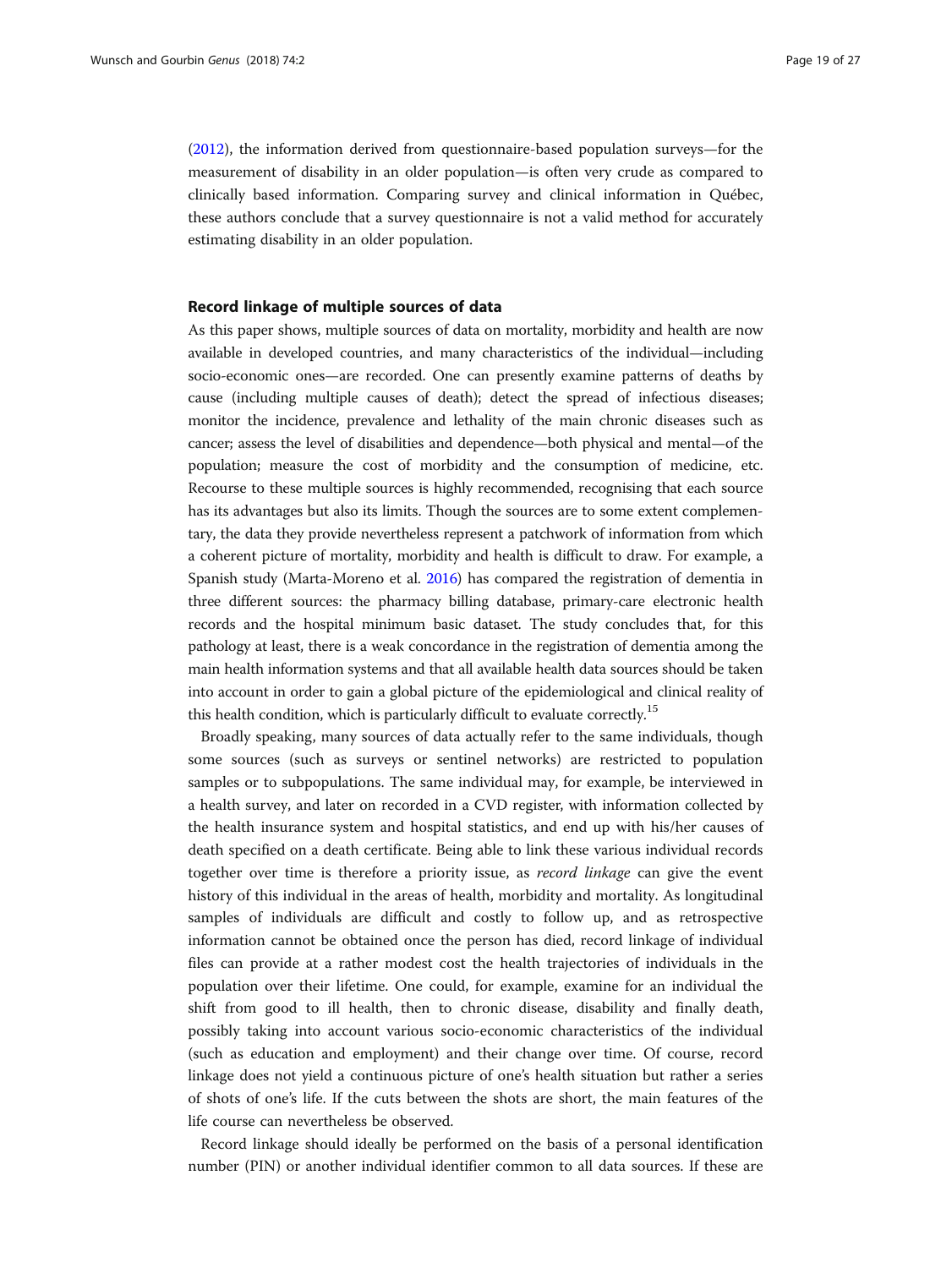<span id="page-19-0"></span>unavailable, the linkage can sometimes be conducted on the basis of common individual characteristics (see for example Masuy-Stroobant et al. [1977](#page-25-0); Deboosere and Gadeyne [1999](#page-24-0)), using probabilistic matching. Linking on individual characteristics may however lead to a significant number of non-linked cases. If the census is involved, this procedure should refer to a time period close to the census. The procedure is difficult to apply for linking multiple registers together.<sup>16</sup>

Record linkage is of course much easier to perform if the same PIN is used in the various data sources (see, e.g. Jasilionis et al. [2007](#page-25-0); Elo et al. [2014\)](#page-24-0). With a PIN, one can link, for example, death by cause, from the vital registration system, to the socioeconomic characteristics of the deceased, obtained from the censuses. In addition to individual-level matching, address-level matching has also been used, such as the Secure Anonymised Information Linkage (SAIL) system in Wales. To give another example, one can point out the additional use of both address code and business register code in Denmark for combining information on persons, dwellings and employment from different administrative sources.

One can also carry out a linkage between censuses and surveys, between multiple registers or between surveys and registers, such as do the Nordic countries, the UK, Canada and Australia. For example, a Danish study on sex-specific selection and information bias in surveys—possibly explaining the health-survival paradox, i.e. the fact that men report better health than females and yet women outlive men—has been based on the linkage of three population-based surveys with health registers: the Study of Middle-Aged Danish Twins (MADT), the Longitudinal Study of Aging Danish Twins (LSADT), the Danish 1905 Cohort Study, on the one hand, with various registers<sup>17</sup> within Statistics Denmark, on the other (Oksuzyan et al. [2009](#page-25-0)).

Some caveats should however be added. First, individuals without a PIN, such as asylum seekers, will not be included in the linkage. Secondly, persons who have emigrated are lost to follow-up. Thirdly, optimum record linkage requires good collaboration among providers of data. Finally, there are important privacy issues at play.<sup>18</sup> Several methods can be used to ensure privacy protection, including multistage and role-specific encryption of pseudonymised identifiers, restricted access to variables and small-number disclosure control (see, e.g. Lyons et al. [2014](#page-25-0)). An emerging and important issue is the threat of cyberattacks on highly connected computer systems, for political or criminal reasons. A ransomware cyberattack in May 2017 forced some UK hospitals to cancel operations and outpatient appointments.

#### A Big Data approach

Big Data refers to very large and complex datasets generated by different means, comprising structured and unstructured data that can be examined by various methods of exploratory data analysis. Big Data can refer, among others, to the numerous electronic morbidity and health records now available and examined in this paper. They can also be drawn from the internet (e.g. from social media sites) or obtained from electronic devices such as video cameras, smart phones, etc. Even when individual matching of records is not possible, a Big Data approach is helpful in revealing changing mortality and morbidity patterns in time and place—just as it can be used in other fields for the early detection of defects—in view of possibly taking preventive measures rather than more costly curative ones. In the field of morbidity, Big Data could lead to a better identification of the risk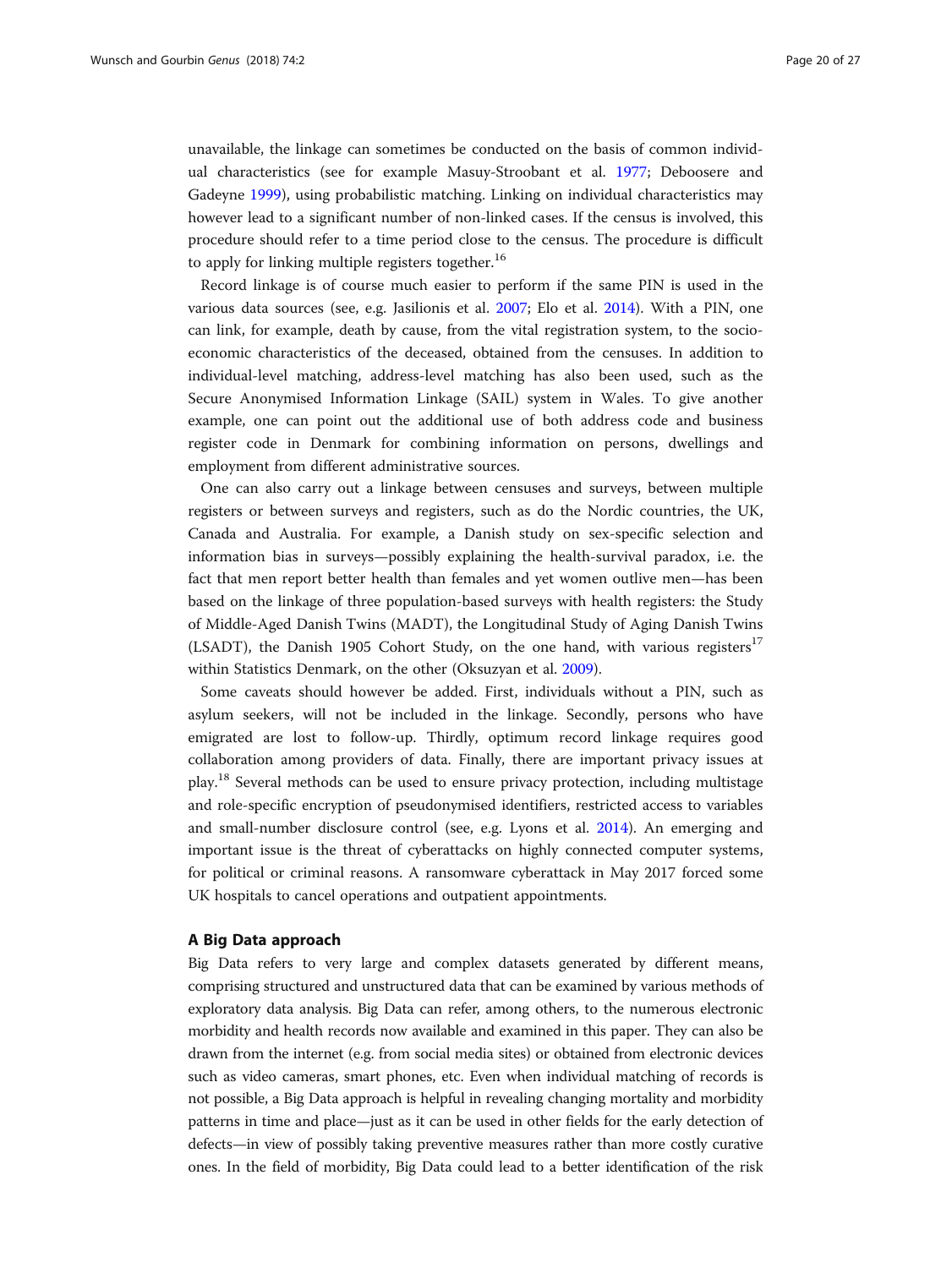factors of a disease, improve diagnostics, help in choosing the more relevant drugs and in monitoring the efficacy of treatments, etc.

For example, Ramos-Casals et al. [\(2015\)](#page-25-0) used the Google search engine to collect and merge large series (> 1000 patients) of systemic autoimmune diseases (SAD) reported in the PubMed library. The study, covering nearly 400,000 patients with SAD, showed different patterns by gender, age and geographical distribution by type of SAD. In the field of infectious diseases, the use of Big Data at the level of the individual can lead to early detection of new cases of a disease or of the emergence of a new disease, an application of query-based outlier detection in heterogeneous information networks. For example, Germany has implemented an automated outbreak detection system that monitors the routinely collected surveillance data for communicable diseases. The system detects unusually high case counts and is based on state-of-the-art statistical procedures for data mining (Salmon et al. [2016](#page-26-0)).

More generally, Big Data can reveal patterns in the data and possible anomalies. Another advantage of Big Data lies in the size of the dataset—the larger the size, the more power available for performing a test. In other words, a larger sample size reduces the variance of the estimate. Large samples can also yield better coverage of the population of reference and can detect subsets of data requiring more specific modelling. Methods of handling data with varying degrees of precision are improving, as are those for efficient query evaluation and probabilistic database research. For example, Marucci-Wellman et al. [\(2015\)](#page-25-0) used Naïve Bayes algorithms for semi-automated coding of short injury narratives from large administrative databases. Auto-measurement of health indicators by the individual him/herself can be taken following a standardised protocol and included in an electronic database, with feedback to the individual validated by scientific studies. For example, new technology such as the smartphone<sup>19</sup> can be used to monitor various health characteristics and to automatically transmit this information to a central database, where medical feedback can be provided. Social media data, such as social networking sites, have been used, for example, for research on perceived risk factors of type 1 diabetes. Moreover, cloud computing can provide the huge computing and storage resources needed for Big Data.

Of course, when several types of information are examined in the same source of data, the application of Big Data research to health care is even more promising if the same individual identifier (PIN) is attached to the data. To give an example based on Murdoch and Detsky [\(2013](#page-25-0)), electronic health records contain not only quantitative data, such as laboratory values, but also qualitative data, such as text-based documents, and transactional data, such as medication delivery. Analysing these structured and unstructured data at the individual level can provide fruitful knowledge, for example on postoperative complications or interaction among drugs, that can guide future clinical decisions.

The recourse to personalised information from multiple sources of data can bring even greater rewards. Individual data are now being increasingly collected by a variety of means on a range of subjects, such as genomics, medical imaging, clinical diagnoses and physiological sensing. In all these individual fields, the mining of the Big Data collected can provide results conducive to more accurate and efficient healthcare; a series of examples of such studies is given in Herland et al. ([2014](#page-24-0)). The most promising perspective, however, is to explore the data from these various sources together; integrating individual data gathered at multiple levels in view of improving diagnostics, prognostics and therapies and of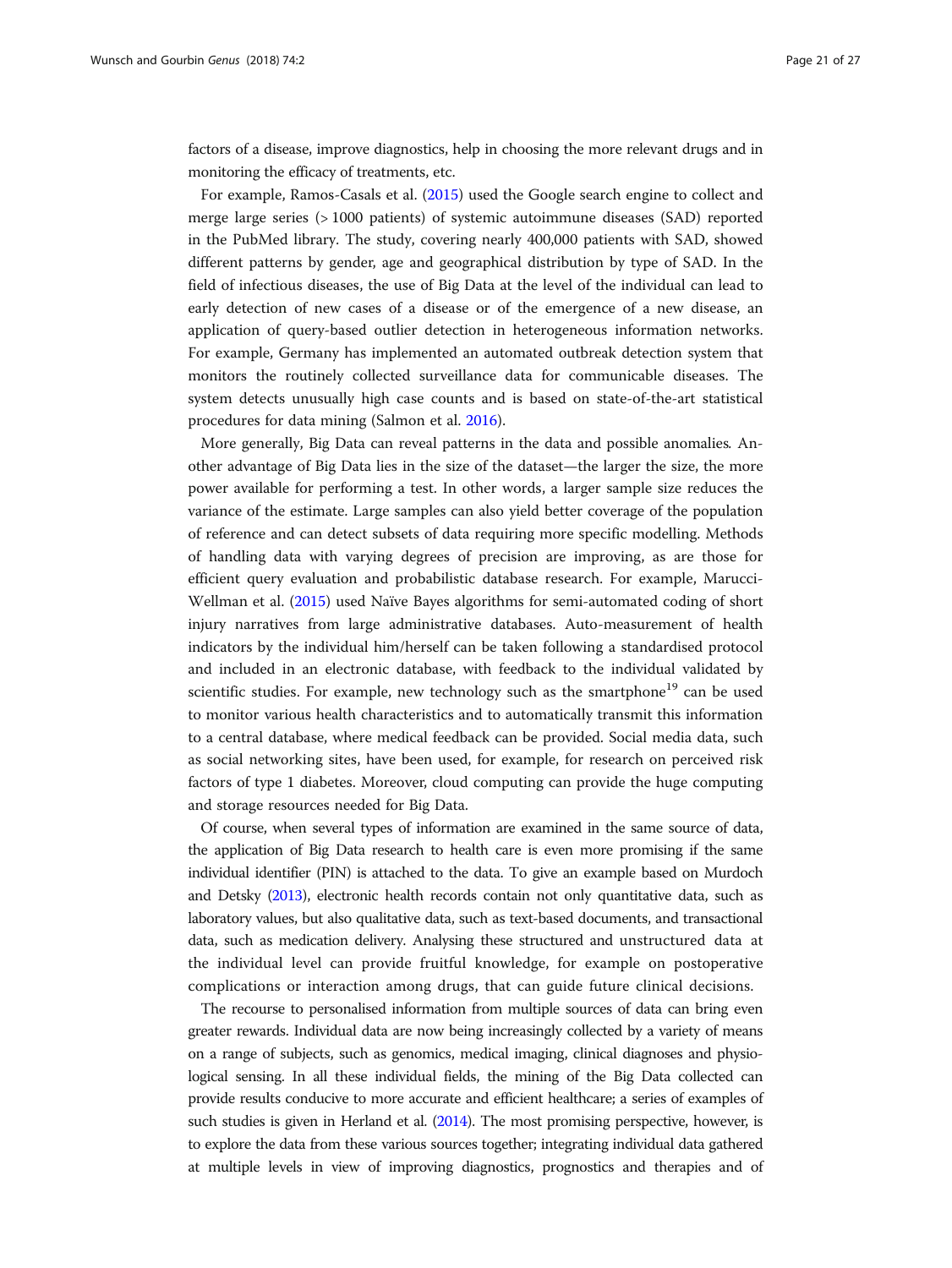producing new indications for personalised treatments. The field of translational bioinformatics is currently being developed to accomplish this (see among others Andreu-Perez et al. [2015](#page-24-0)). According to the American Medical Informatics Association, translational bioinformatics is the development of storage, analytic and interpretive methods to optimise the transformation of increasingly voluminous genomic and biomedical data into proactive, predictive, preventive and participatory health [\(https://www.amia.org\)](https://www.amia.org).

In demography, morbidity and mortality microdata are collected at the individual level by a variety of sources discussed previously in this paper. These sources include medical records held by GPs, specialists and other practitioners in the health field, hospital records, pharmaceutical drug consumption, disease register data, death certificates and autopsy examination. If this diverse information could be linked together, it could improve, for instance, multiple cause-of-death reporting. To give another example, mobile phone and GPS data have been used to provide information on population displacements in cases of crises, such as hurricanes (as in Haiti in 2016) or earthquakes (as in Nepal in 2015), as does the non-profit Flowminder Foundation. As pointed out by Steven Ruggles ([2014,](#page-26-0) p. 293), other promising topics of investigation using 'Big' microdata in demography include residential segregation, migration and migrant settlement patterns, rural depopulation and agricultural consolidation, the identification of concentrated poverty, possible causes and levels of change in ecosystems as a function of human-environment interactions, comparative cross-national policy analysis and multilevel analysis of the impact of community characteristics on individual behaviour.

Issues remain nevertheless in a Big Data approach (Kuhn and Johnson [2014\)](#page-25-0), such as the protection of individual privacy and avoiding disclosure of confidential information. In the EU, Directive 2016/680, which will enter into force in May 2018, aims at protecting individuals with regard to the processing of personal data. In particular, the Directive states that personal data concerning health should include all data pertaining to the health status of a subject which reveal information relating to the past, current or future physical or mental health status of the subject (Article 24). Privacy issues are especially relevant when the database is privately owned, as in the case of some large genetic bio/databanks (e.g. 23andMe). Moreover, analyses are complicated by the fact that data are not stored in a centralised location and by the sheer amount of data to be stored and processed, at great financial cost. For example, the Cancer Genome Atlas (TCGA) dataset is over a petabyte in size and consists of more than 575,000 files. Downloading the data using a 10-Gbit-per-second connection would take over 3 weeks (Grossman et al. [2016](#page-24-0)). It has even been argued that 'forgetting' or shedding information should be part of today's data management, particularly for techniques requiring fast query answers (Heinis and Ailamaki [2015\)](#page-24-0).

A related issue is sparseness. To give but one example, electronic health records contain only some details for each patient while many fields are null; this leads to wasting a huge amount of memory in data mining. Standardised methods for storing the data in a common format are therefore required (Batra and Sachdeva [2016\)](#page-24-0). Turning Big Data into knowledge remains, at present, a critical challenge. Exploratory analysis, such as data mining; information visualisation and machine-learning of big databases solely yields possibly spurious associations among variables and not causal links. While an exploratory-data approach is never a substitute for sound causal modelling, it can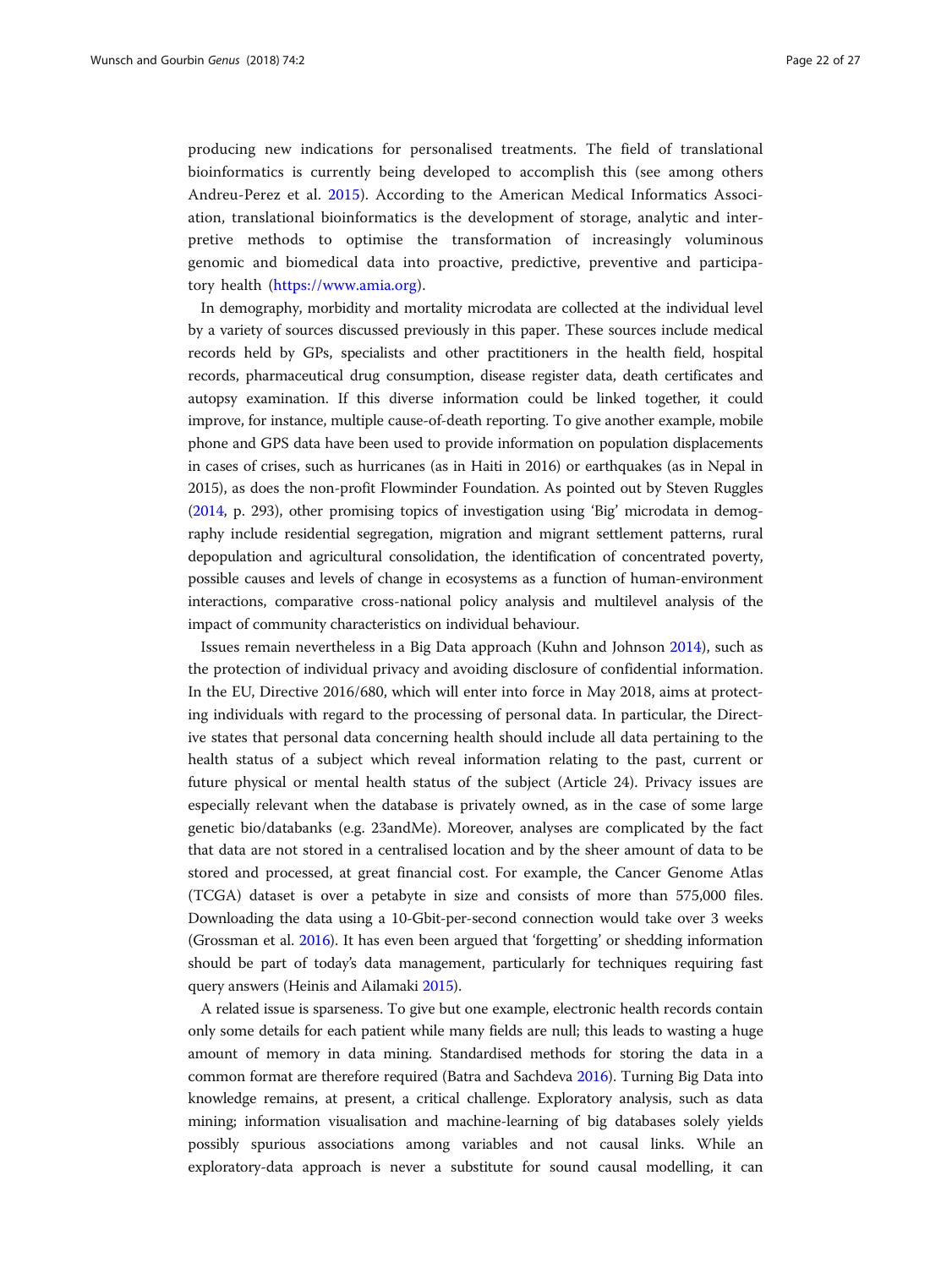<span id="page-22-0"></span>nevertheless usefully inform it, especially when background knowledge on the topic of interest is scant. A good (i.e. bad!) example of erroneous causal inference is the wellknown Google Flu Trends study, matching search terms and flu propensity; the structurally unrelated matches were much too numerous (Lazer et al. [2014\)](#page-25-0). And Big Data does not guarantee the absence of systematic bias if the primary sources themselves are biased, thus the need for a thorough evaluation of the quality of these sources for scientific purposes. In particular, one must know by whom and for what purpose the databases have been made.

#### Conclusions

To conclude, numerous sources of data on mortality, morbidity and health are available in advanced societies.<sup>20</sup> It is important that these data be archived and safeguarded, notably for privacy reasons, against intrusion. In particular, an argument for protection—as pointed out earlier—is that interconnected computer systems, such as those being developed in the health field, are highly at risk of cyberattacks for political or criminal motives.

While each source considered separately can already yield useful, though partial, results, record linkage among data sources with a common identifier can significantly improve the overall picture of levels and trends in mortality and health, serving as a basis for better projections/scenarios in these fields. Record linkage can also lead to the exploratory or confirmatory analysis of possible causal associations between the outcomes in question and various micro-macro characteristics of the individual and his/her environment. Big (structured and unstructured) Data can reveal changing mortality and morbidity patterns in time and place and can lead to health policies that take preventive measures rather than more costly curative ones. Moreover, physicians can extract useful clinical information from Big Data to obtain, for instance, more detailed medical histories and improve personalised treatment plans, leading to lower morbidity, better patient care and reduced costs. In demography, as pointed out in the '[A Big Data approach](#page-19-0)' section, numerous topics of research could possibly benefit from a 'Big' microdata approach, considering the increasing abundance of digital individual-level data. However, this area remains to be explored.

Information exchange requires enhancing interoperability among the health information systems that are managed by different organisations in each country. Moreover, ensuring comparability of data, across countries and over time, remains an issue despite UN, WHO and EU efforts to address this. Ethical concerns are also not to be overlooked.

#### Endnotes

<sup>1</sup>See Supplement 3 of the American Journal of Preventive Medicine (2016), volume 51, issue 5.

 ${}^{2}$ It is estimated, for example, that antibiotic-resistant infections are associated with 23,000 deaths in the USA each year (Jaffe [2014\)](#page-25-0). Drug-resistant bacteria are moreover one of the causes of sepsis.

<sup>3</sup>Other sources of data collection on infectious diseases or of environmental surveillance of viruses (e.g. poliovirus), such as sewage surveillance employing manual or automatic sampling, will not be discussed here.

<sup>4</sup>The weekly online journal *Eurosurveillance*, published by ECDC, is an excellent source of information on surveillance and outbreaks of infectious diseases in the EU.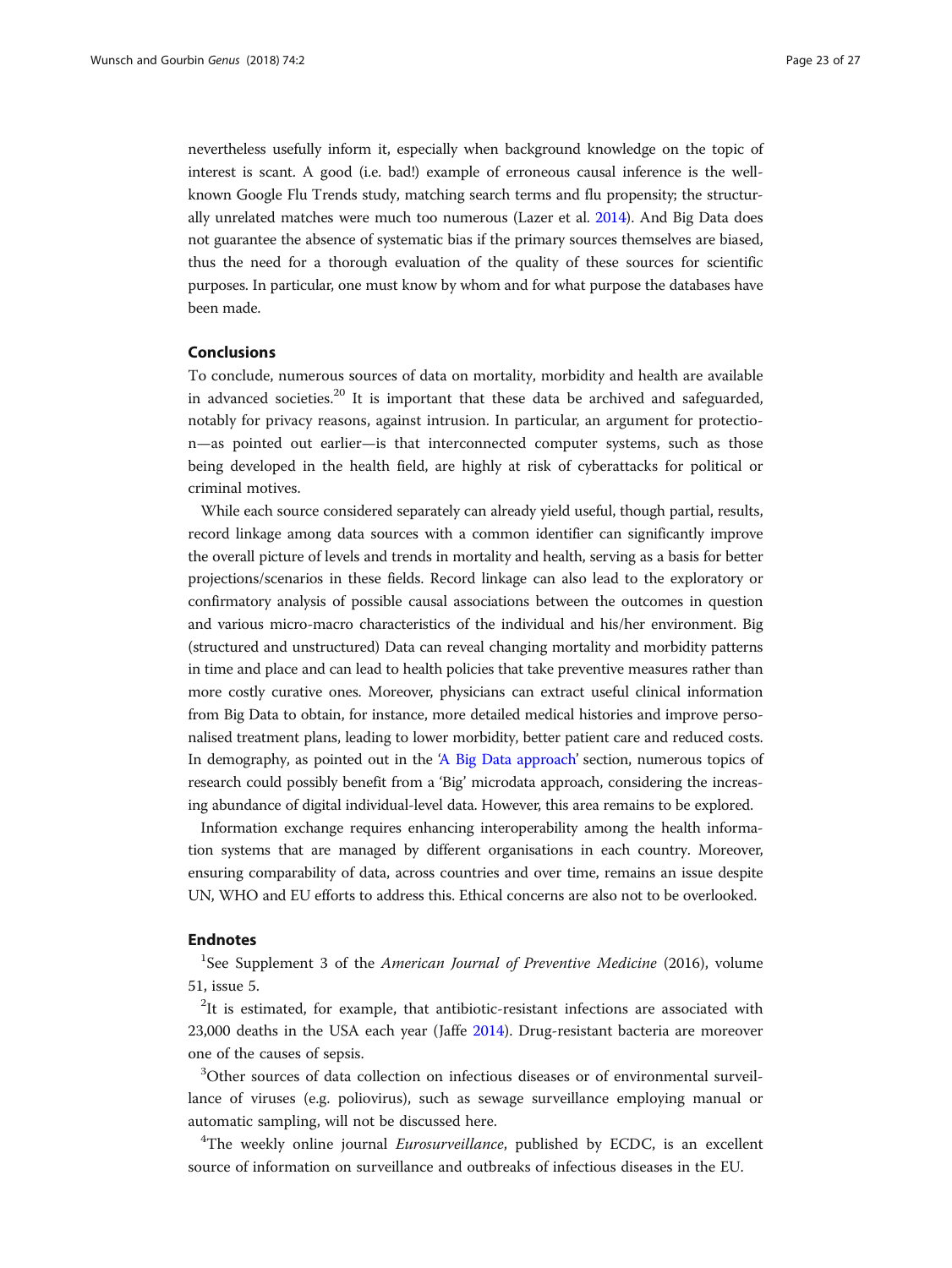<sup>5</sup>A relevant example is the weekly maps established by the ECDC of reported autochthonous human cases of West Nile fever in Europe and the Mediterranean basin.

<sup>6</sup>Such as whole-genome sequencing of microbes.

<sup>7</sup>See 'sentinel surveillance' at [www.who.int.](http://www.who.int)

8 <http://www.ktl.fi/publications/monica/manual/index.htm>

<sup>9</sup>Around 400 population-based operational cancer registers, with follow-up of registered cancer patients, have been identified worldwide (as of 2009) (Allemani et al. [2015](#page-24-0)).

 $10$ For example, in the USA, the percentage of hospital emergency departments with an EHR system has increased from 46% in 2006 to 84% in 2011 (Jamoom and Hing [2015](#page-25-0)).

<sup>11</sup>We do not consider here the private dependency insurance schemes which are increasingly available.

 $12$ The same is true for sample surveys, discussed in the '[National health surveys](#page-15-0)' section.

 $13$ Including the national (or central) population register in several countries; see Poulain and Herm [\(2013](#page-25-0)).

 $14$ Nationally representative sample obtained from the registries of 11 municipalities across three culturally distinct regions in the Netherlands.

 $15$ In the case of mental diseases, the American Psychiatric Association edits a Diagnostic and Statistical Manual of Mental Disorders, presently in its 5th revision.

<sup>16</sup>A thorough evaluation of the quality of the Belgian 2011 'census', based on a linkage of various registers, remains to be done.

 $17$ The Danish Demographic Database, the National Patient Register and the Prescription Medicine Register.

 $18$ As an example of the legal issues involved see for instance Lacour ([2016](#page-25-0)).

<sup>19</sup>For example, the AliveCor Heart Monitor consists of a smartphone app plus a phone case with special sensors that can detect possible atrial fibrillation.

 $20$ For example, there are around 260 public databases on health in France, according to INSERM (see Big data en santé on the INSERM website, at [www.inserm.fr\)](http://www.inserm.fr).

#### **Acknowledgments**

Comments and suggestions from, among others, France Meslé, Godelieve Masuy-Stroobant and Sylvie Gadeyne on former versions of this paper are very gratefully acknowledged. The Authors also wish to thank the two anonymous referees for their excellent and useful reviews.

#### Funding

The research received no specific grant from any funding agency in the public, commercial or not-for-profit sectors.

#### Availability of data and materials

This review article is based on referenced papers published in demography, epidemiology and public health and on the information available on the websites of the data providers.

#### Authors' contributions

The authors contributed equally to the manuscript. Both authors read and approved the final manuscript.

#### Competing interests

Both authors declare that they have no competing interests.

#### Publisher's Note

Springer Nature remains neutral with regard to jurisdictional claims in published maps and institutional affiliations.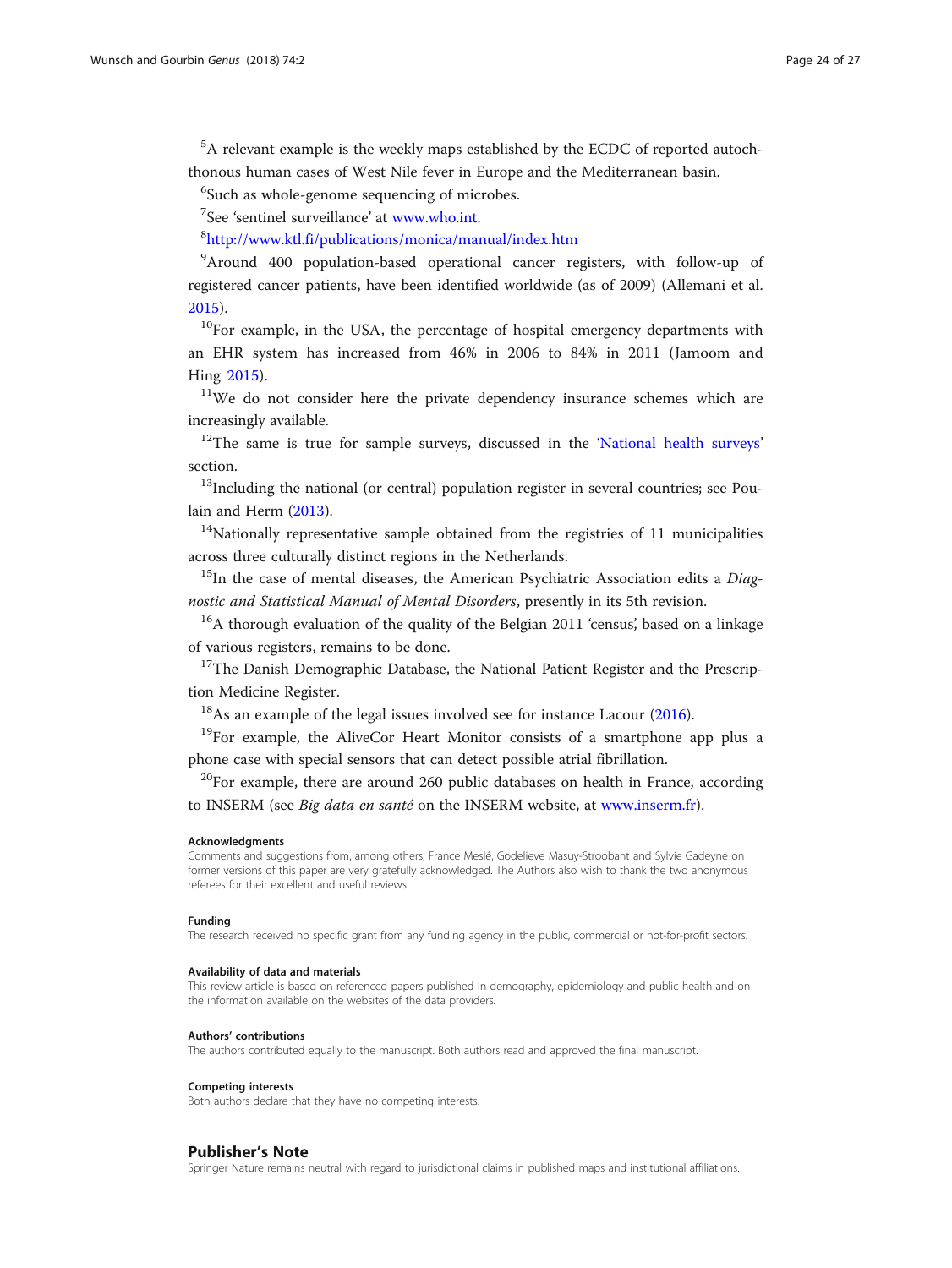#### <span id="page-24-0"></span>Received: 11 September 2017 Accepted: 11 January 2018 Published online: 29 January 2018

#### References

- Abildstrøm, S. Z., & Madsen, M. (2011). The Danish Heart Register. Scandinavian Journal of Public Health, 39(Suppl. 7), 46–49. Allemani, C., et al. (2015). Global surveillance of cancer survival 1995–2009: analysis of individual data for 25 676 887
- patients from 279 population-based registries in 67 countries (CONCORD-2). Lancet, 385(9972), 977–1010. Alonso-Sardón, M., Iglesias-de-Sena, H., Sáez-Lorenzo, M., Chamorro Fernández, A. J., Salvat-Puig, J., & Mirón-Canelo, J. A. (2015). B-learning training in the certification of causes of death. Journal of Forensic and Legal Medicine, 29, 1–5.
- Andreu-Perez, J., Poon, C. C. Y., Merrifield, R. D., & Wong, S. T. C. (2015). Big data for health. IEEE Journal of Biomedical and Health Informatics, 19(4), 1193–1208.
- Arnold, M., Karim-Kos, H. E., Coebergh, J. W., Byrnes, G., Antilla, A., Ferlay, J., Renehan, A. G., Forman, D., & Soerjomataram, I. (2015). Recent trends in incidence of five common cancers in 26 European countries since 1988: analysis of the European Cancer Observatory. European Journal of Cancer, 51(9), 1164–1187.
- Baffour, B., King, T., & Valente, P. (2013). The modern census: evolution, examples and evaluation. International Statistical Review, 81(3), 407–425.

Bartlett, S. J., & Ahmed, S. (2017). Montreal accord on patient-reported outcomes (PROs) use series—paper 1: introduction. Journal of Clinical Epidemiology, 89, 114–118 doi.org/10.1016/j.jclinepi.2017.04.012.

Batra, S., & Sachdeva, S. (2016). Organizing standardized electronic healthcare records data for mining. Health Policy and Technology, 5(3), 226–242. [https://doi.org/10.1016/j.hlpt.2016.03.006](http://dx.doi.org/10.1016/j.hlpt.2016.03.006)

Becart-Robert, A. (2015). Implication des lois dites de bioéthique dans la réduction du nombre des autopsies médicales et scientifiques. Ethics, Medicine and Public Health, 1(2), 272–282.

Bhalla, K., Harrison, J. E., Shahraz, S., & Fingerhut, L. A. (2010). Availability and quality of cause-of-death data for estimating the global burden of injuries. Bulletin of the World Health Organization, 88(11), 831–838.

- Boehmer, T. K., Patnaik, J. L., Burnite, S. J., Ghosh, T. S., Gershman, K., & Vogt, R. L. (2011). Use of hospital discharge data to evaluate notifiable disease reporting to Colorado's Electronic Disease Reporting System. Public Health Reports, 126(1), 100–106.
- Brolan, C., Gouda, H., AbouZahr, C., & Lopez, A. (2017). Beyond health: five global policy metaphors for civil registration and vital statistics. Lancet, 389(10074), 1084–1085 doi.org/10.1016/S0140-6736(17)30753-5.
- Christensen, A. I., Ekholm, O., Glümer, C., Andreasen, A. H., Hvidberg, M. F., Kristensen, P. L., Larsen, F. B., Ortiz, B., & Juel, K. (2012). The Danish National Health Survey 2010: study design and respondent characteristics. Scandinavian Journal of Public Health, 40(4), 391–397.
- Coast, E., Fanghanel, A., Lelièvre, E., & Randall, S. (2016). Counting the population or describing society? A comparison of English and Welsh and French censuses. European Journal of Population, 32(2), 165–188.
- De Grande, H., Vandenheede, H., & Deboosere, P. (2014). Data inventory of health inequalities among adolescents and young adults in the Brussels-Capital Region. Revue Quetelet/Quetelet Journal, 2(2), 81–119.
- Deboosere, P., Gadeyne, S. (1999). Nationale Databank Mortaliteit: Aanmaak van een databank voor onderzoek van differentiële sterfte naar socio-economische status en leefvorm, Steunpunt Demografie, Vrije Universiteit Brussel, Working Paper 1999/7.

Désesquelles, A., Demuru, E., Salvatore, M. A., Pappagallo, M., Frova, L., Meslé, F., & Egidi, V. (2014). Mortality from Alzheimer's disease, Parkinson's disease and dementias in France and Italy: a comparison using the multiple causeof-death approach. Journal of Aging and Health, 26(2), 283–315.

Désesquelles, A. F., Salvatore, M. A., Pappagallo, M., Frova, L., Pace, M., Meslé, F., & Egidi, V. (2012). Analysing multiple causes of death: which methods for which data? An application to the cancer-related mortality in France and Italy. European Journal of Population, 28(4), 467–498.

Egidi, V., & Buratta, V. (2006). Chapter 109: information systems for health policies. In G. Caselli, J. Vallin, & G. Wunsch (Eds.), Demography, Analysis and synthesis (Vol. 4, pp. 249–260). San Diego: Academic Press.

Elo, I. T., Martikainen, P., & Myrskylä, M. (2014). Socioeconomic status across the life course and all-cause and causespecific mortality in Finland. Social Science & Medicine, 119, 198–206.

Filipovic-Pierucci, A., Rigault, A., Fagot-Campagna, A., & Tuppin, P. (2016). L'état de santé des populations des départements d'outre-mer en 2012, comparativement à la métropole : une analyse de la base nationale de l'Assurance maladie. Revue d'Épidémiologie et de Santé Publique, 64(3), 175–183.

Garrety, K., McLoughlin, I., Wilson, R., Zelle, G., & Martin, M. (2014). National electronic health records and the digital disruption of moral orders. Social Science & Medicine, 101, 70–77.

Gjerstorff, M. L. (2011). The Danish Cancer Registry. Scandinavian Journal of Public Health, 39(Suppl. 7), 42–45.

Gottlieb, L. M., Tirozzi, K. J., Manchanda, R., Burns, A. R., & Sandel, M. T. (2015). Moving electronic medical records upstream: incorporating social determinants of health. American Journal of Preventive Medicine, 48(2), 215–218. [https://doi.org/10.1016/j.amepre.2014.07.009](http://dx.doi.org/10.1016/j.amepre.2014.07.009)

Gourbin, C. (1997). The collection of morbidity data in Europe. In G. Wunsch & A. Hancioğlu (Eds.), Morbidity and mortality data: problems of comparability, Proceedings of the European Association for Population Studies and the Hacettepe Institute of Population Studies Workshop, Urgup (Turkey), 18-20 October, 1995 (pp. 29–48). Ankara: Hacettepe Institute of Population Studies.

Grossman, R. L., Heath, A. P., Ferretti, V., Varmus, H. E., Lowy, D. R., Kibbe, W. A., & Staudt, L. M. (2016). Toward a shared vision for cancer genomic data. New England Journal of Medicine, 375, 1109–1112. [https://doi.org/10.1056/](http://dx.doi.org/10.1056/NEJMp1607591) [NEJMp1607591](http://dx.doi.org/10.1056/NEJMp1607591)

Hébert, R., Raîche, M., & Gueye, N. R. (2012). Survey disability questionnaire does not generate valid accurate data compared to clinical assessment on an older population. Archives of Gerontology and Geriatrics, 54(2), e57–e62.

Heinis, T., & Ailamaki, A. (2015). Reconsolidating data structures. Paper presented at the EDBT/ICDT Joint Conference, March 23–27, 2015, Brussels, Open Proceedings (pp. 665–670).

Herland, M., Khoshgoftaar, T. M., & Wald, R. (2014). A review of data mining using big data in health informatics. Journal of Big Data, 1(2), 35.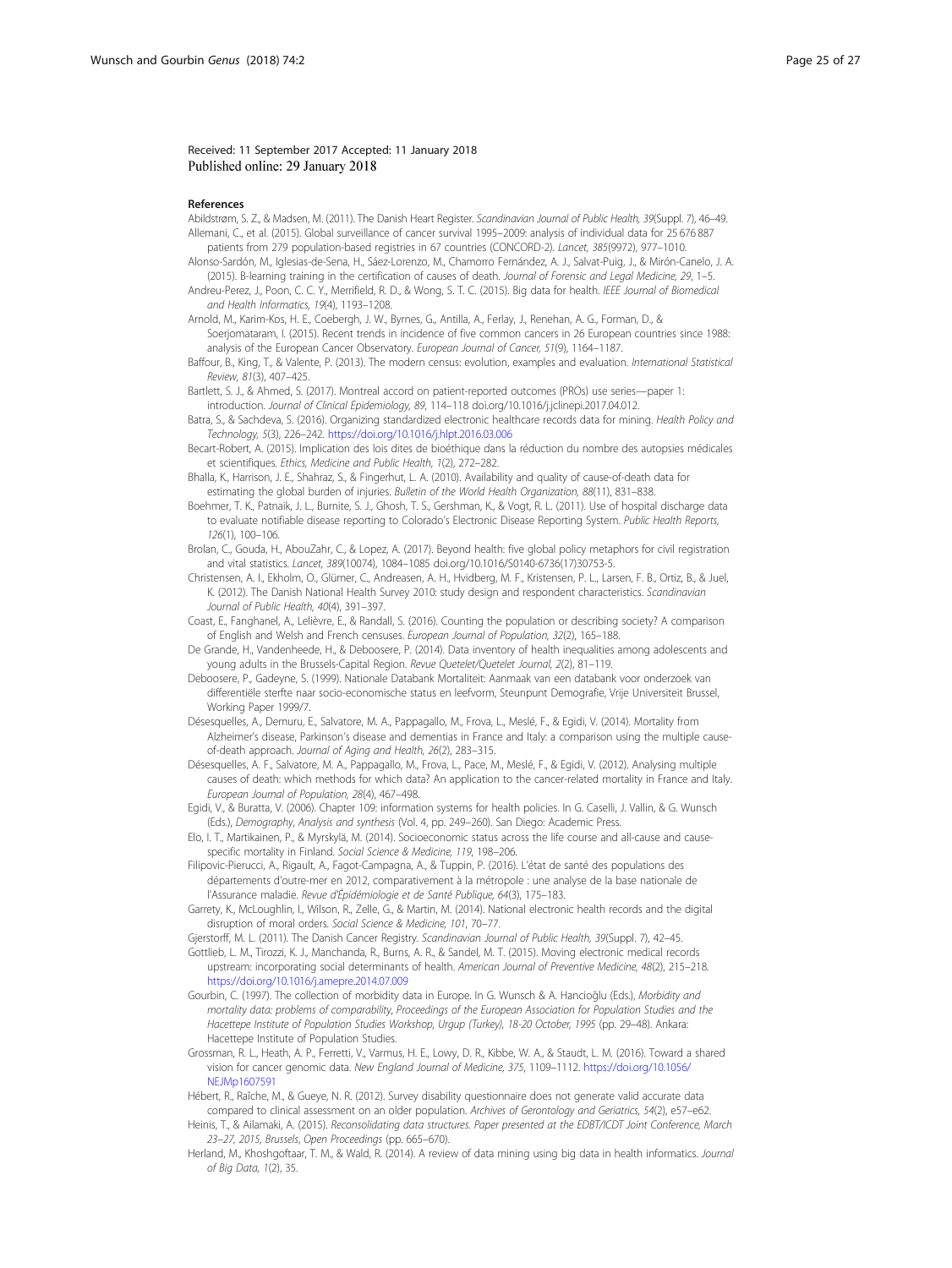- <span id="page-25-0"></span>Hoogendijk, E. O., Deeg, D. J., Poppelaars, J., van der Horst, M., Broese van Groenou, M. I., Comijs, H. C., Pasman, H. R., van Schoor, N. M., Suanet, B., Thomése, F., van Tilburg, T. G., Visser, M., & Huisman, M. (2016). The longitudinal aging study Amsterdam: cohort update 2016 and major findings. European Journal of Epidemiology, 31(9), 927–945. [https://doi.org/10.1007/s10654-016-0192-0](http://dx.doi.org/10.1007/s10654-016-0192-0)
- Jaffe, S. (2014). US President's science panel advises on antibiotic resistance. Lancet, 384(9948), 1083–1084. Jamoom, E., & Hing, E. (2015). Progress with electronic health record adoption among emergency and outpatient
- departments: United States, 2006–2011, NCHS Data Brief (p. 187, 8).
- Jasilionis, D., Shkolnikov, V. M., Andreev, E. M., Jdanov, D. A., Ambrozaitienė, D., Stankūnienė, V., Meslé, F., & Vallin, J. (2007). Sociocultural mortality differentials in Lithuania: results obtained by matching vital records with the 2001 census data. Population (English Edition), 62(4), 597–646.
- Jeanjean, M., Krzesinski, J.M., Wunsch, G. (2012). Coronary heart disease: the MONICA-BELLUX register, Chaire Quetelet 2012, Louvain-la-Neuve. <https://uclouvain.be/demo>
- Katz, R., & Dowell, S. F. (2015). Revising the International Health Regulations: call for a 2017 review conference. Lancet Global Health, 3(7), e352–e353.
- Kochanek, K. D., Arias, E., & Anderson, R. N. (2013). How did cause of death contribute to racial differences in life expectancy in the United States in 2010? NCHS Data Brief, no. 125 (p. 7).
- Kuhn, M., & Johnson, K. (2014). Who's afraid of the big black box? Statisticians' vital role in big data and predictive modelling. Significance, 11(3), 35–37.
- Lacour, S. (2016). Du secret médical aux dossiers de santé électroniques. Réflexions juridiques sur la protection des données de santé. Médecine & Droit, 138, 62–69.
- Lauderdale, D. S., & Kestenbaum, B. (2002). Mortality rates of elderly Asian American populations based on Medicare and Social Security data. Demography, 39(3), 529–540.
- Lazer, D., Kennedy, R., King, G., & Vespignani, A. (2014). The parable of Google flu: traps in Big Data analysis. Science, 343(6176), 1203–1205.
- Leinonen, M. K., Miettinen, J., Heikkinen, S., Pitkäniemi, J., & Malila, N. (2017). Quality measures of the population-based Finnish Cancer Registry indicate sound data quality for solid malignant tumours. European Journal of Cancer, 77, 31-39.
- Lyons, R. A., Ford, D. V., Moore, L., & Rodgers, S. E. (2014). Use of data linkage to measure the population health effect of non-health-care interventions. Lancet, 383(9927), 1517–1519.
- Mandacaru, P., Andrade, A., Rocha, M., Aguiar, F., Nogueira, M., Girodo, A., Pedrosa, A., Oliveira, V., Alves, M., Paixão, L., Malta, D., Silva, M., & Morais Neto, O. (2017). Qualifying information on deaths and serious injuries caused by road traffic in five Brazilian capitals using record linkage. Accident Analysis and Prevention, 106, 392–398.
- Manton, K. G., & Stallard, E. (1984). Recent trends in mortality analysis. Orlando: Academic Press.
- Marta-Moreno, J., Obón-Azuara, B., Gimeno-Felíu, L., Achkar-Tuglaman, N., Poblador-Plou, B., Calderón-Larrañaga, A., & Prados-Torres, A. (2016). Concordancia del registro de demencia en las principales fuentes de información clínica. Revista Española de Geriatría y Gerontología, 51(5), 276–279. [https://doi.org/10.1016/j.regg.2015.07.002](http://dx.doi.org/10.1016/j.regg.2015.07.002)
- Marucci-Wellman, H. R., Lehto, M. R., & Corns, H. L. (2015). A practical tool for public health surveillance: semi-
- automated coding of short injury narratives from large administrative databases using Naïve Bayes algorithms. Accident Analysis & Prevention, 84, 165–176.
- Masuy-Stroobant, G., Loriaux, M., & Gérard, H. (1977). Mort ou survie à la naissance ? Brussels: Centre d'étude de la population et de la famille.
- McAllum, C., St George, I., & White, G. (2005). Death certification and doctors' dilemmas: a qualitative study of GPs' perspectives. British Journal of General Practice, 55(518), 677–683.
- Means, B., Nigam, A., Zarrow, M., Loftus, E.F., Donaldson, M.S. (1989). Autobiographical memory for health-related events. Vital and Health Statistics, 6(2), (PHS)89-1077, 37. National Center for Health Statistics.
- Meslé, F. (2006). Chapter 42: medical causes of death. In G. Caselli, J. Vallin, & G. Wunsch (Eds.), Demography, Analysis and synthesis (Vol. 2, pp. 29–44). San Diego: Academic Press.
- Meslé, F., & Vallin, J. (1996). Reconstructing long-term series of causes of death: the case of France. Historical Methods, 29(2), 72–87. Millett, E. R., Quint, J. K., De Stavola, B. L., Smeeth, L., & Thomas, S. L. (2016). Improved incidence estimates from linked
- vs. stand-alone electronic health records. Journal of Clinical Epidemiology, 75, 66–69.
- Mitra, S. (2013). A data revolution for disability-inclusive development. Lancet Global Health, 1(4), e178–e179. Mohr, P. (2012). Looking at CER from Medicare's perspective. Journal of Managed Care and Specialty Pharmacy, 18(4 Suppl A), S5–S8.
- Morling, J. R., Grant, R., & Brewster, D. H. (2016). Completeness of primary intracranial tumour recording in the Scottish Cancer Registry 2011–12. Public Health, 140, 278–281. [https://doi.org/10.1016/j.puhe.2016.05.024](http://dx.doi.org/10.1016/j.puhe.2016.05.024)
- Murdoch, T. B., & Detsky, A. S. (2013). The inevitable application of big data to health care. Journal of the American Medical Association, 309(13), 1351–1352.
- Noland, R. B., Sinclair, J. A., Klein, N. J., & Brown, C. (2017). How good is pedestrian fatality data? Journal of Transport and Health Advance online publication. doi:org/10.1016/j.jth.2017.04.006.
- Oksuzyan, A., Petersen, I., Stovring, H., Bingley, P., Vaupel, J. W., & Christensen, K. (2009). The male–female health–survival paradox: a survey and register study of the impact of sex-specific selection and information bias. Annals of Epidemiology, 19(7), 504–511.
- Poulain, M., & Herm, A. (2013). Central population registers as a source of demographic statistics in Europe. Population, 68(2), 183–212.
- Ramos-Casals, M., Brito-Zerón, P., Kostov, B., Sisó-Almirall, A., Bosch, X., Buss, D., Trilla, A., Stone, J. H., Khamashta, M. A., & Shoenfeld, Y. (2015). Google-driven search for big data in autoimmune geoepidemiology: analysis of 394,827 patients with systemic autoimmune diseases. Autoimmunity Reviews, 14(8), 670–679.
- Rankin, J., & Best, K. (2014). Disease registers in England. Paediatrics and Child Health, 24(8), 337–342.
- Redelings, M. D., Wise, M., & Sorvillo, F. (2007). Using multiple cause-of-death data to investigate associations and causality between conditions listed on the death certificate. American Journal of Epidemiology, 166(1), 104–108.
- Rey, G. (2016). Les données des certificats de décès en France: processus de production et principaux types d'analyse. La Revue de Médecine Interne, 23(10), 685–693. [https://doi.org/10.1016/ j.revmed. 2016. 01.011](http://dx.doi.org/10.1016/ j.revmed. 2016. 01.011)